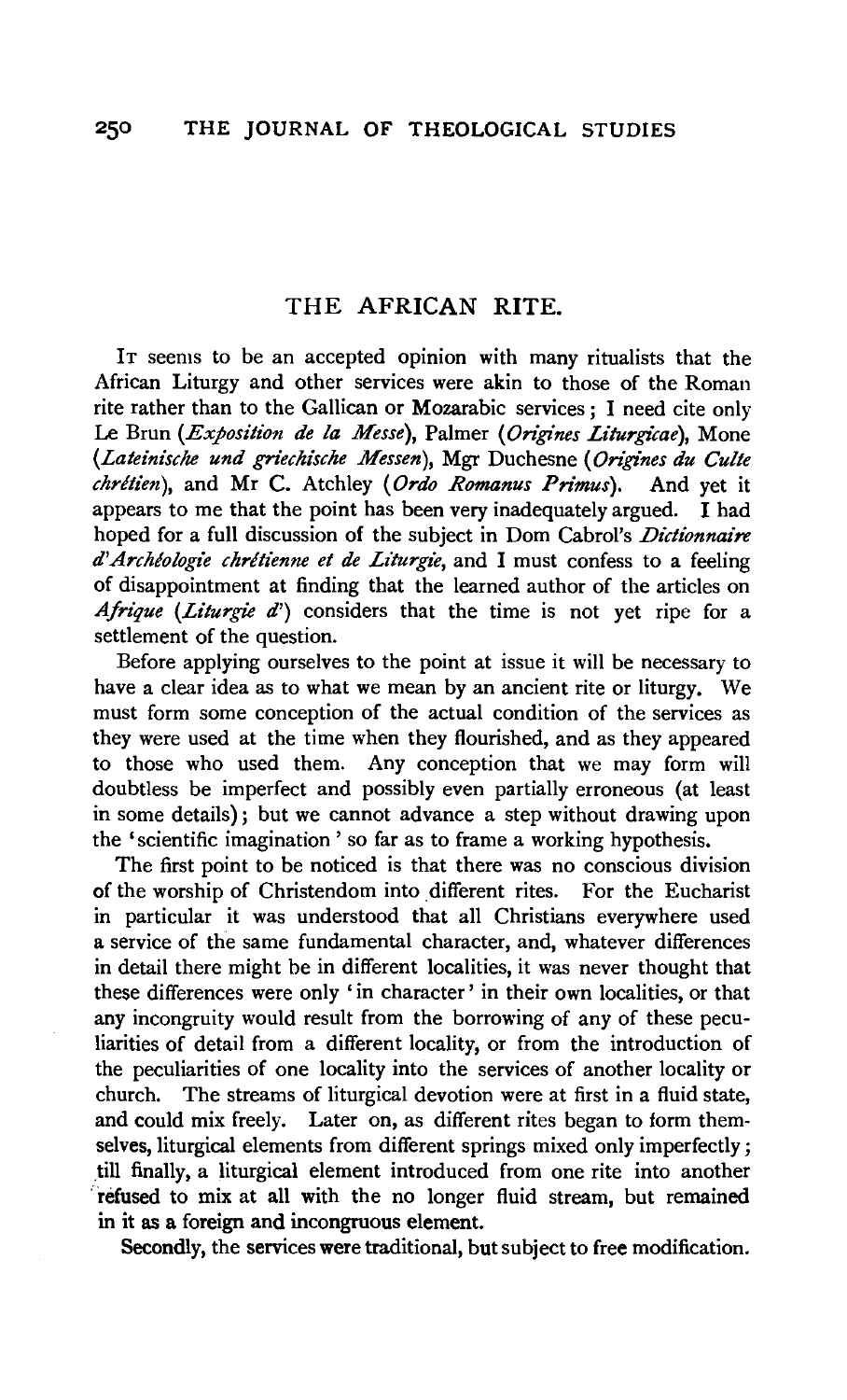There was nothing like deliberate and intentional alteration of character. The modifications which took place (no doubt continuously) appeared to the men who made them as natural improvements which made no difference in the essential nature of the service.

Thirdly, there were always two tendencies at work, which may be designated as 'centripetal' and 'centrifugal' respectively. The former was a tendency in the direction of uniformity. Besides whatever amount of uniformity descended from the common origin of all rites, there would always be the tendency throughout the area within the influence of any great centre to copy the customs of the central city. In the early centuries there was constant communication between the several churches of the Christian world : a continual communication between the smaller cities and the great centres to which they looked up and upon which they were often in a relation of dependence, especially Rome, Alexandria, Antioch ; and a continual stream of communication between the great centres themselves. All this naturally tended towards uniformity in each area of influence of the great centres, and (in a different degree) towards an agreement between the great centres themselves.

But along with this tendency to uniformity there existed a continual tendency to variation. The natural improvements which suggested themselves to the church of one city are not likely to have been identical with those that suggested themselves to those of all other cities: and in particular, when the chanting of Psalms became more frequent and elaborate, such musical compositions passed with difficulty from one ' schola ' to another, since there was then nothing approaching to a written musical notation; and consequently all musical compositions had to be learnt by heart and transmitted by memory.

The existence of the centripetal tendency justifies (in some degree) the combining of testimonies from different cities in the same area in the attempt to realize, for example, the African rite : the existence of the centrifugal tendency bids us use any such combinations of different testimonies with caution.

In proceeding to consider the African rite let us begin with the Liturgy, properly so called. In every Liturgy there are four elements to be considered. First, there is the *general order* of the service-e. g. lessons, dismissals, prayers of the faithful, the great thanksgiving, the Lord's Prayer, communion and thanksgiving. Secondly, there is a certain *traditional framework-the* traditional framework of the deacon's litany (if such was used), the priest's versicles and stock conclusions of the prayers, and the responses. Thirdly, the *cycle* according to which the variable lessons and chants were chosen and arranged for the days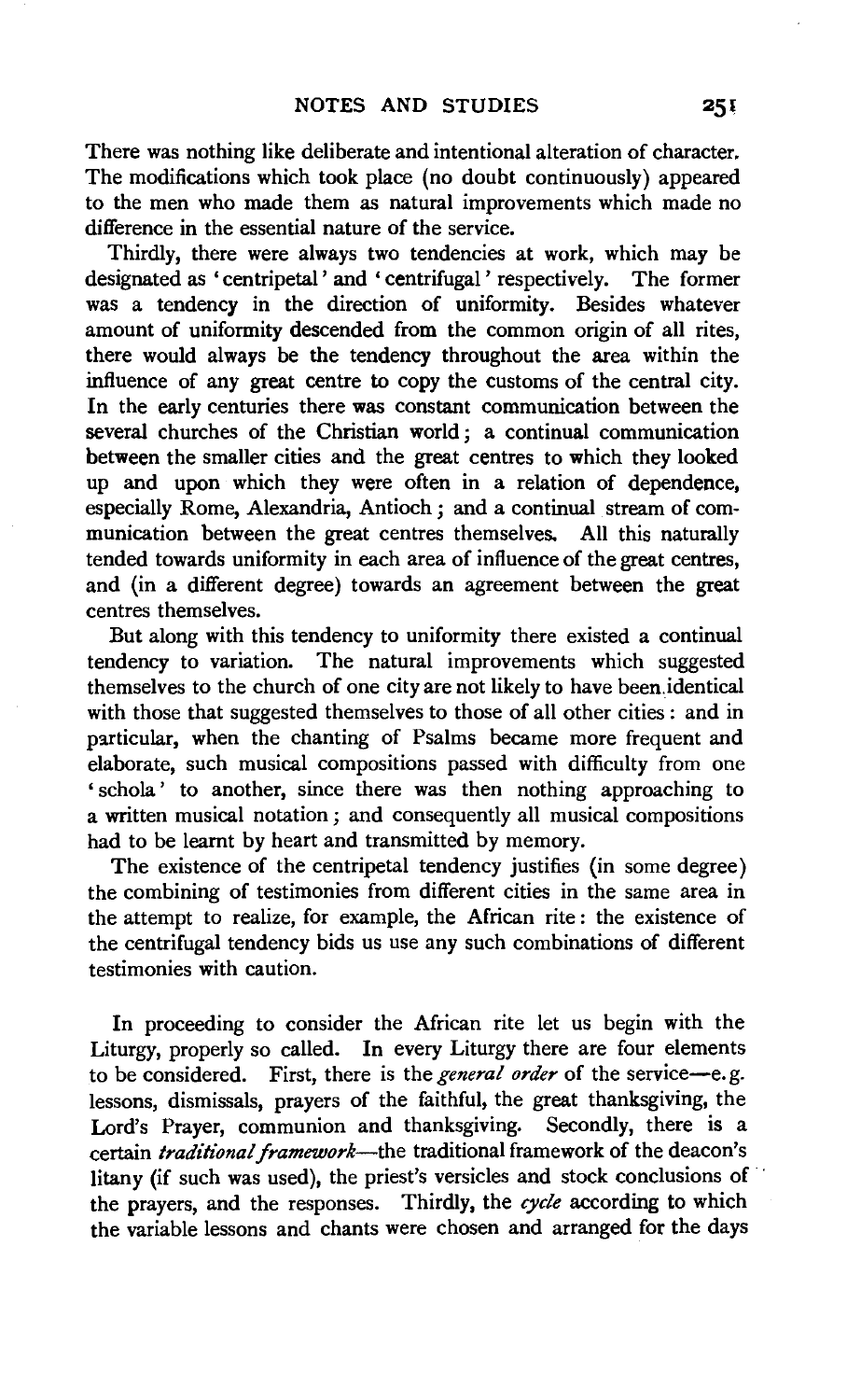## 2,52 THE JOURNAL OF THEOLOGICAL STUDIES

of the liturgical year. Fourthly, the wording of the bishop's (or officiant's) *prayers.* These were the last element of the liturgy to become fixed. At first each bishop seems to have composed an individual *libel/us,* containing a set of prayers for his own use ; and these prayers he would use at every mass, though no doubt each bishop's *libel/us* was usually only· a variation on that of his predecessor, and followed the same general lines : afterwards the feeling of reverence for a great bishop or martyr would cause his successor to continue to use his predecessor's *libel/us* with little or no variation ; and thus a traditional 'liturgy' would be established, the term 'liturgy' being here used in the sense in which we speak of ' the liturgy of St Basil 'and ' the liturgy of St Chrysostom ', meaning thereby the sets of prayers for the priest attributed to these fathers and intended to be fitted into the traditional order of the service which was used at the great church of Byzantium with its traditional *diakonika,* versicles, and framework generally. It must be noticed that the general order of a local rite would become practically settled over a considerable area, and the verbal framework settled also, while each bishop still used his own *libel/us.'* 

It seems probable that the first idea of using different ' liturgies ' or ' masses ' (in the restricted sense of the word) arose from the circumstance that one bishop borrowed the *libel/us* of his predecessor, or of neighbouring bishops on occasions. It may well be also the fact that in certain cases the rites of two cities or areas were deliberately combined, and the traditional prayers of each city fitted to the combined rite as separate liturgies ; in other cases the bishop's prayers of one rite seem to have been imported into another rite-with necessary modifications.

In the West there grew up the plan of composing different 'masses' for special days, each mass having reference to the particular day in

1 In *Ancient Church Orders* p. 38 the Bishop of Moray says, 'The first part to be crystallized into a written form was probably from the *Sursum corda* to the end of the Invocation or Epiclesis. In other portions such as the Deacon's Ectene or Litany, the proanaphoral prayers, the Intercession for the Church, the prayers at the dismissal of the catechumens and the communion of the people this process followed a little later.' While I am prepared to accept this opinion so far as concerns a written form, it appears to me that the deacon's part and the framework of the service had assumed a definite shape, whilst it was still open to the bishop to compose new prayers for his own part, though no doubt these would naturally and usually follow a traditional outline. For example, the *diakonika* of the Clementine liturgy probably follow the traditional character of the *diakonika* of Antioch, while the officiant's prayers are the composition of the compiler, though following (to some extent) a traditional outline. Again, we can hardly refer any one mass of the Mozarabic rite to the fourth century, and certainly not to an earlier date; while (as will be seen below) the prayers of the people almost certainly date from the third century.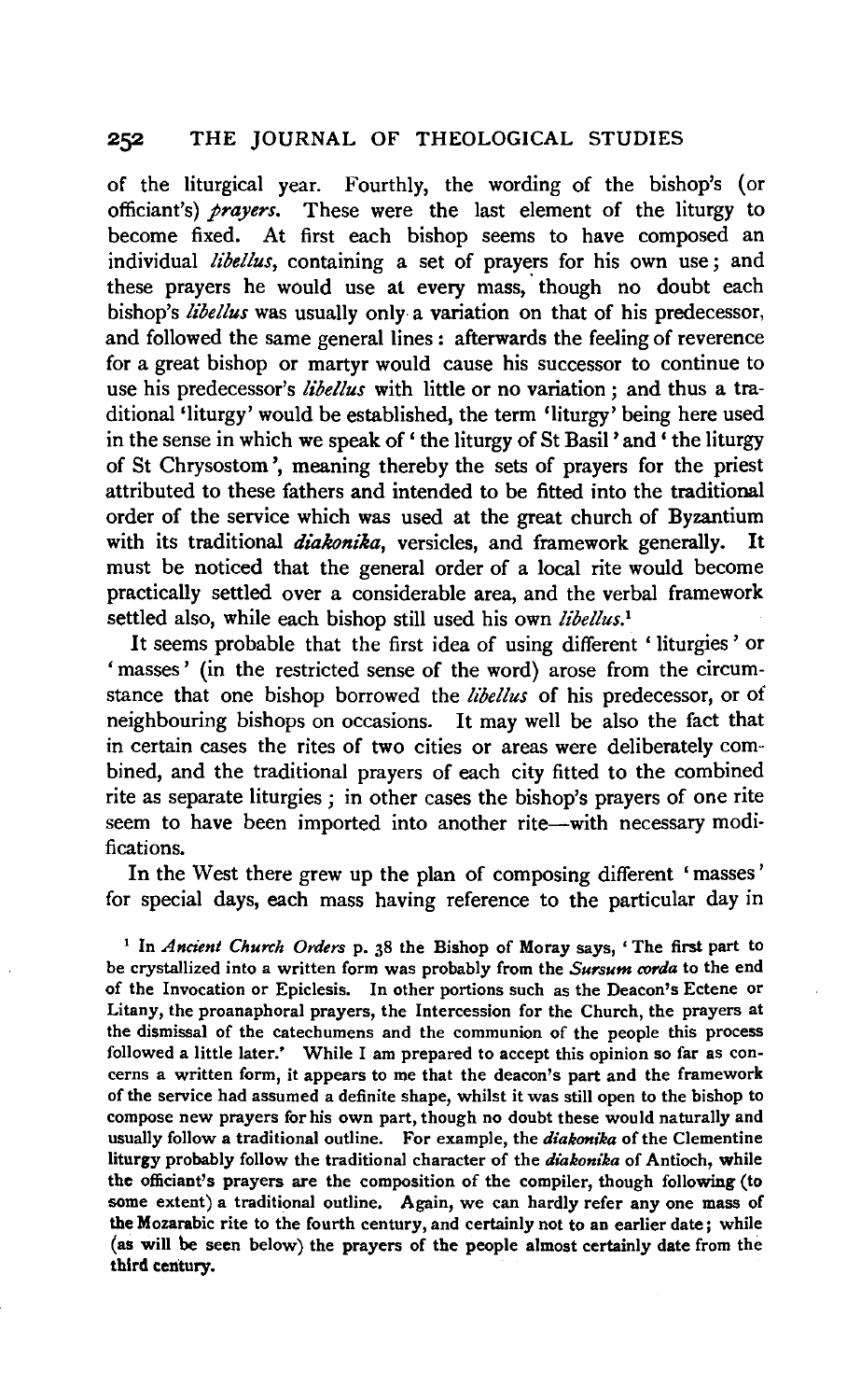question ; but this custom was evidently an innovation upon the earlier type of mass, still retained in the East, the wording of which was suitable to any day or occasion.

When we assert that the African Liturgy (e.g. that of St Augustine) was akin to the Roman or identical with it, what do we mean exactly ? Do we mean only that the bishop's *li'bellus* was identical with or similar to the Roman Canon of the Mass ? Or do we mean that the general order of the service was similar to that of the Roman rite ; or that such details as the cycle of the lessons, the formulae of dismissal, the prayers of the faithful were identical with those of the Roman rite and differed from the corresponding formulae in other rites ?

Proceeding to the consideration of the African Liturgy<sup>1</sup> let us take first the *general order* of the service ; secondly, the *framework* of the devotional elements ; thirdly, the character of the *cycle of lessons* ; fourthly, the character of the various *chants;* and fifthly, the few indications as to the character of the celebrant's *prayers.* I will begin with the Liturgy of St Augustine, on account of the numerous allusions to the details of it in his writings.

The general order of the service, as used by St Augustine, seems to have been as follows  $:$   $-$ 

Pax *(or* Dominus) vobiscum *and* Response. Lesson from 0. T. (often, but not always). Epistle. Psalm, *sung as a* Respond. Gospel *(with Alleluia in Eastertide)*. Sermon. Dismissal of Catechumens.<br>Prayers of the Faithful. Dismissal of Catechumens.<br>
Prayers of the Faithful. (Prayers of the Faithful.<br>
Offertory *with* Psalm. Diptychs *and* post nomina.  $\frac{1}{x}$  *or*  $\sqrt{\text{Dipty}}$ chs. Offertory *with* Psalm.<br>Oratio super oblata.  $\overline{\text{O}\text{ratio}}$  post nomina = super oblata. Great Thanksgiving, *including* Sanctus, *words and actions of* Institution *and* {?) Invocation of the Holy Ghost. Fraction. Paternoster. Pax. Benediction. Communion *with* Psalm. Thanksgiving *(and* Dismissal?).

<sup>1</sup> The materials for the reconstruction of the African Liturgy are given at length at the end of this article.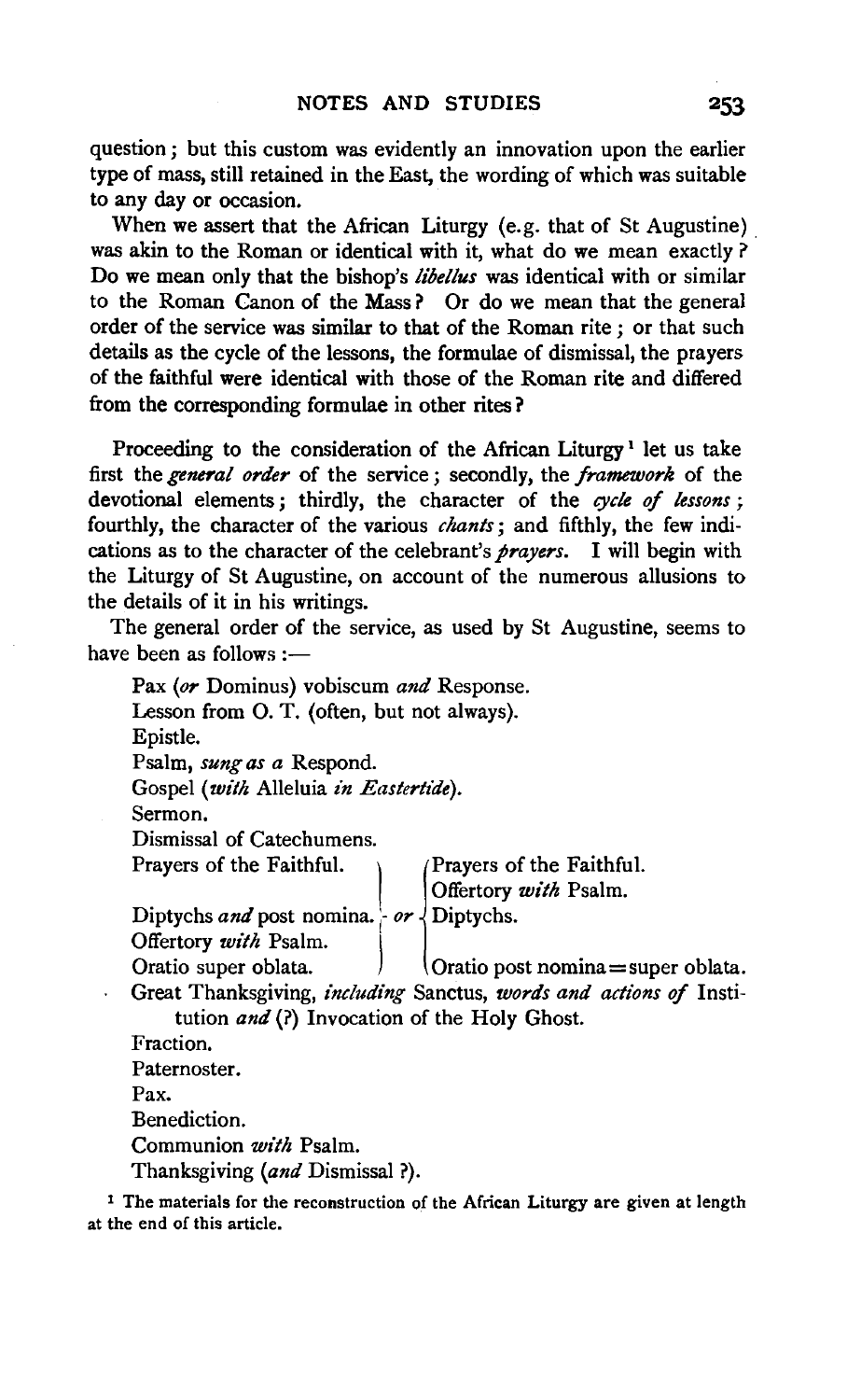## 254 THE JOURNAL OF THEOLOGICAL STUDIES

Most of these elements of the service may be easily verified from the quotations given below, but a few points demand investigation. In St Augustine's time there were no longer *two* O. T. lessons-from the Law and the Prophets (cf. *Serm.* cccxli  $\mathbf{I}$  'Dominus noster Iesus Christus *tribus* modis intelligitur et nominatur, quando praedicatur sive per legem et prophetas, sive per epistolas apostolicas, sive per fidem rerum gestarum quas in Evangelio cognoscimus ').

From Nos. viii-xi we see that immediately after the dismissal of the catechumens (No. viii) there was an intercessory devotion (No. ix} apparently styled 'preces' (No. xxxiii a), 'precatio' (No. xxxiii), or 'deprecatio' (Nos. x, xxiv a). This consisted of a bidding (or biddings) said by the bishop, followed by a ' communis oratio' led by the deacon (No. x), and concluded by a prayer said by the bishop (No. ix).

What is meant by the words 'communis oratio voce diaconi indicitur' (No. x)? If we may rely on two passages from St Caesarius of Aries (Nos. x a, b) we shall understand that the reference is to the custom of the deacon calling ' Flectamus genua ' (or some similar phrase) and after an interval for prayer 'Levate '. This reminds us naturally of the *Orattones sollemnes* of the Roman rite now used only on Good Friday but thought by many (according to the brilliant suggestion of Mgr Duchesne<sup>1</sup>) to be the original *preces fidelium* which were used at every mass. It may be that St Augustine's *preces jidelium* consisted of a similar series of biddings and collects with a pause for private prayer by the people after each bidding ; and this idea would fit in very well with the language of No. ix; but there is an alternative possibility. The *preces fidelium* of the Mozarabic rite consist of a bidding by the officiating bishop or priest *(Missa)* followed by the deacon's proclamation ' Flectite genua Deo ', and the deacon's litany 'Ecclesiam sanctam Catholicam in orationibus in mente habeamus, ut eam Dominus fide et spe et caritate propitius ampliare dignetur. [B:. Praesta aeterne omnipotens Deus.] Omnes lapsos captivos infirmos atque peregrinos in mente habeamus, ut eos Dominus propitius respicere redimere sanare et confortare dignetur. R. Praesta aeterne omnipotens Deus.' It was observed by Lesley in his notes to the Mozarabic Missal that the original litany (of which we possess only the remains) is at least as old as the middle of the third century,<sup>2</sup> for a plain quotation from it was

<sup>1</sup> Mr Cuthbert Atchley calls my attention to the fact that this idea was anticipated by Fleury *(Les maurs des Chrétiens*, Paris 1682, p. 137).<br><sup>2</sup> This quotation from the Acts of St Fructuosus suggests at the same time that

the clause *ab oriente usque ad occidentem dijfusam* was in the original text of the Mozarabic litany, but has been omitted in process of condensation. It is evident that the present text exhibits a severely compressed version of the original. The inscriptions (No. xii b) might suggest that a similar litany was used in the liturgy of Naples and possibly even of Rome. The cosmopolitan character of the Roman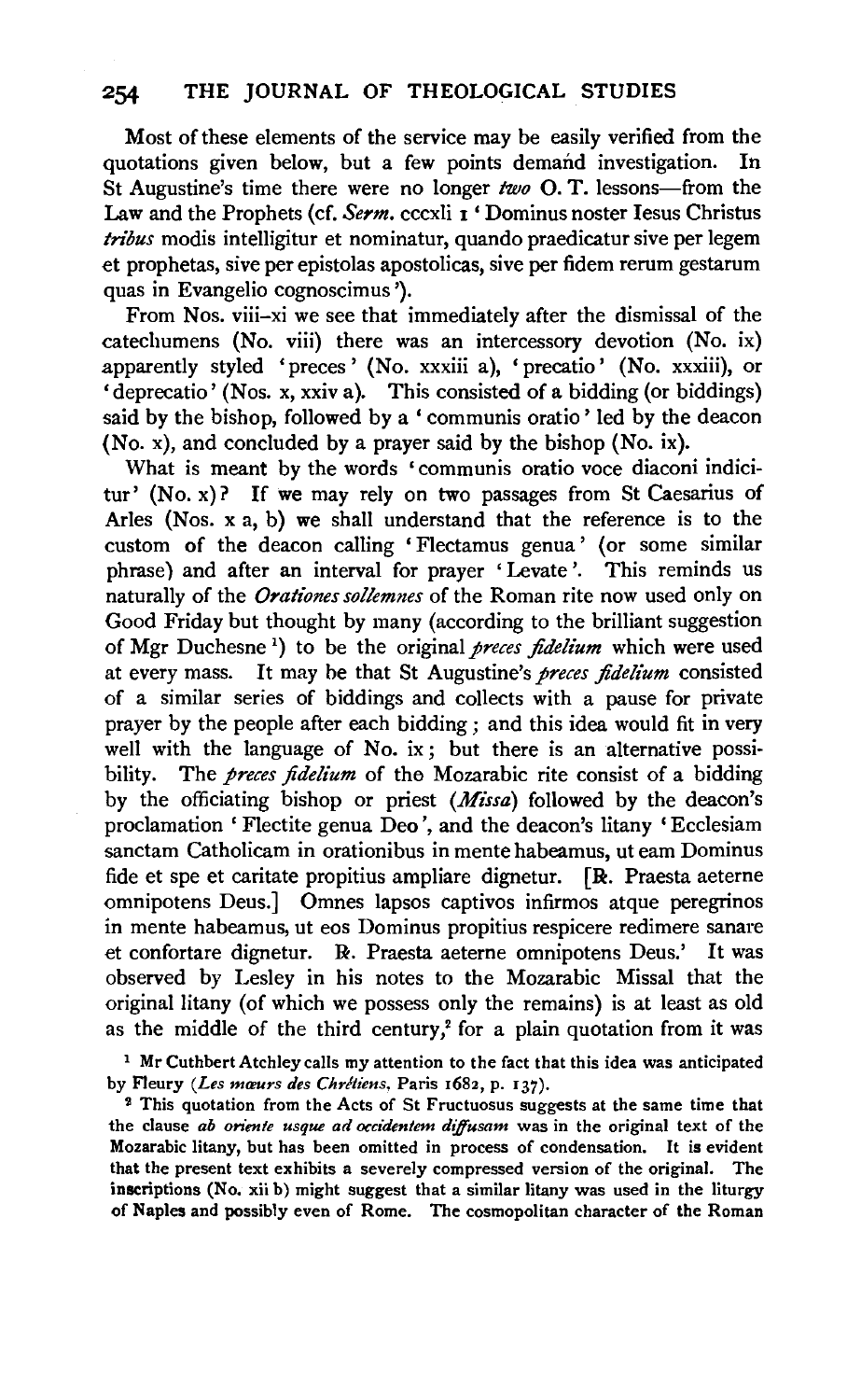made by St Fructuosus of Tarragona, who on his way to martyrdom said, ' In mente me habere necesse est Ecclesiam Catholicam ab oriente ad occidentem diffusam.'<sup>1</sup>

It appears (from Nos. xii a and b)that allusions to a similar litany are to be found in the works of St Cyprian; hence we conclude that a similar litany was used in the African Church in the third century. And if this be so, it may well be that the same litany is alluded to by St Augustine (No. xii}; but in the case of this quotation the correspondence is not sufficiently definite to be convincing by itself. There is also a passage in St Augustine *(Serm.* cclxxiii 2) which very possibly indicates that by his time the wording 'in mente habeamus' had been changed into 'Orate pro '.1 In this passage Augustine apparently quotes this very passage from the Acta of St Fructuosus, but he gives it in the form ' me orare necesse est pro Ecclesia catholica'; and thus it would appear possible that the wording of the litany had been altered by this time.

There is another point to be considered. The present Mozarabic *preces fidelium* consist of only one bidding by the bishop together with the deacon's litany and the concluding collect ; and the passage (No. ix) which describes the bishop's bidding certainly fits in much better with a series of biddings (by the bishop) similar to the *Orationes Sollemnes* of the Roman rite (though it is not clear that there was more than one collect) than with a single bidding such as exists in the present Mozarabic liturgy. But on reflexion it will be noted in the passage (No. ix) that the series of biddings would be biddings for unbelievers and for catechumens, &c., as well as for the faithful, while in the Mozarabic liturgy the biddings for the faithful alone remain, as is natural. Now it is intrinsically probable that (in this as in other rites} there were originally prayers for catechumens and for penitents if not Church would bid us receive the latter idea with caution ; if it should be justified by further evidence, it would mark another point in which the Roman rite has lost elements that were originally common to it with the rest of the Western Church.

<sup>1</sup>*Acta Fructuosi (Acta Sanctorum,* Jan., ii p. 340) Qui cum se excalceasset accessit ad eum commilito frater noster nomine Felix, et apprehendit dextram eius, rogans ut sui memor esset. Cui S. Fructuosus, cunctis audientibus, clara voce respondit ' In mente me habere necesse est ecclesiam catholicam ab oriente usque in occidentem diffusam '.<br><sup>2</sup> It has been suggested by a friend that the form of St Augustine's quotation

may give the original text of the passage in the Acta, in which case the ordinary text must be an alteration ; and attention is called to the fact that the whole passage is absent from one MS (fourteenth century) of the Acta. This does not appear intrinsically probable. St Augustine says *(Serm.* cclxxiii 2) Audistis persequentium interrogationes, audistis confitentium responsiones, cum sanctorum passio legeretur. Inter caetera quale erat illud beati Fructuosi episcopi *1* Cum ei diceret quidam et peteret eum in mente haberet, et oraret pro illo, respondit ' Me orare necesse est pro ecclesia catholica ab oriente ad occidentem diffusa '. St Augus· tine's mention of the incident disposes of any idea that the whole passage in the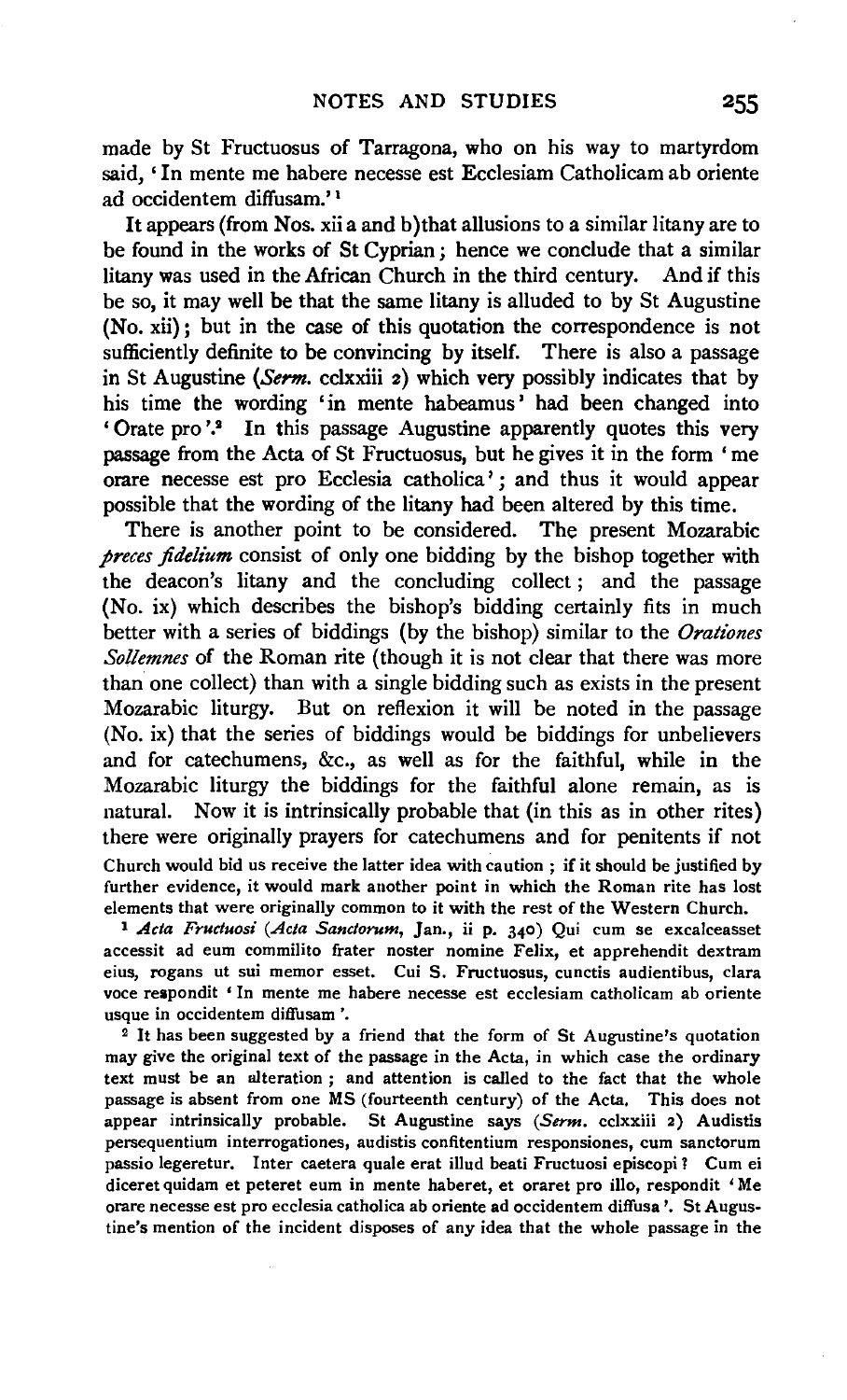for unbelievers ; nay more, when we turn to the Mozarabic service for Good Fridav<sup>1</sup> we find devotions which may very well be the actual prayers for the penitents, or at least a particular form of them ; and we may assume that the prayers for catechumens were of a similar character. These prayers for penitents consist of a series of biddings beginning 'Deprecemur Dominum' followed by a kind of litany and a collect ; consequently it seems very probable that in their original form the primitive Mozarabic devotions corresponded exactly with the African devotions ; and the close correspondence as to style and language between the Mozarabic prayers for penitents and the passage in St Augustine (No. xi), which seems either to be itself a liturgical formula for these devotions, or at least a very close paraphrase of such a formula, can hardly escape observation. The verbal correspondence of the passage from St Augustine with the Mozarabic is certainly striking, while there does not appear to be any definite correspondence with the wording of the Roman *Orationes sollemnes.*<sup>2</sup>

Acta is an interpolation : and his use of 'quidam ' shews that he is quoting loosely. He witnesses to the use of the phrase 'in mente habere', but he transfers it from St Fructuosus's reply to Felix's petition. This carelessness about giving the exact wording seems, however, to shew that the formulary quoted by St Fructuosus had passed out of use in St Augustine's time, as it is less likely that St Augustine would have altered the wording of a quotation from a familiar formulary. There can be no question as to which is the older phraseology; it would be natural to alter the phrase ' in mente me habere in orationibus ' into ' orare ' for the sake of those unaccustomed to the former phraseology, but it would not be necessary to alter ' orare ' for the sake of those who were accustomed to the other expression, as ' orare ' would be equally familiar and equally intelligible. 1 Poenitentes orate. Flectite genua Deo.

Deprecemur Dominum Deum nostrum ut indulgentiam criminum et remissionem peccatorum nobis donare dignetur. Erigite vos.

Poenitentes orate. Flectite genua Deo.

Deprecemur Dominum Deum nostrum ut lapsis manum porrigat et praesidium quod ab eo requiritis clementer impertiat. Erigite vos.

Poenitentes orate. Flectite genua Deo.

Deprecemur Dominum Deum nostrum ut reminiscentes mala quae gessimus deinceps vitemus insidias inimici ; ut quos diabolus persuasione sua ab altario Dei subtraxerat patrona revocet effusio lachrymarum. Erigite vos.

Completa oratione vestra, omnes pari voce indulgentiam a Domino postulemus ..• The petition for the *lapsi* seems to indicate a very high antiquity for (at least part of) these biddings.

Of course the suggestion that a relic of the original Mozarabic dismissal-prayers is to be found in these Good Friday services is only an hypothesis ; but the same may be said of the suggestion that the original Roman *preces fidelium* are to be found in the *Orafiones sollemnes* ; and the two hypotheses are strictly parallel.

2 A word must here be said as to a suggestion of Mr Edmund Bishop's, that the original form of the Roman Litany may possibly be found in a kind of litany entitled • Deprecatio quam Papa Gelasius pro universali Ecclesia constituit canendam esse' *(Thomasii Opera,* ed. Vezzozi, ii p. 571). It would be delightful to discover the original Roman Litany, but, until Mr Bishop gives us his reasons for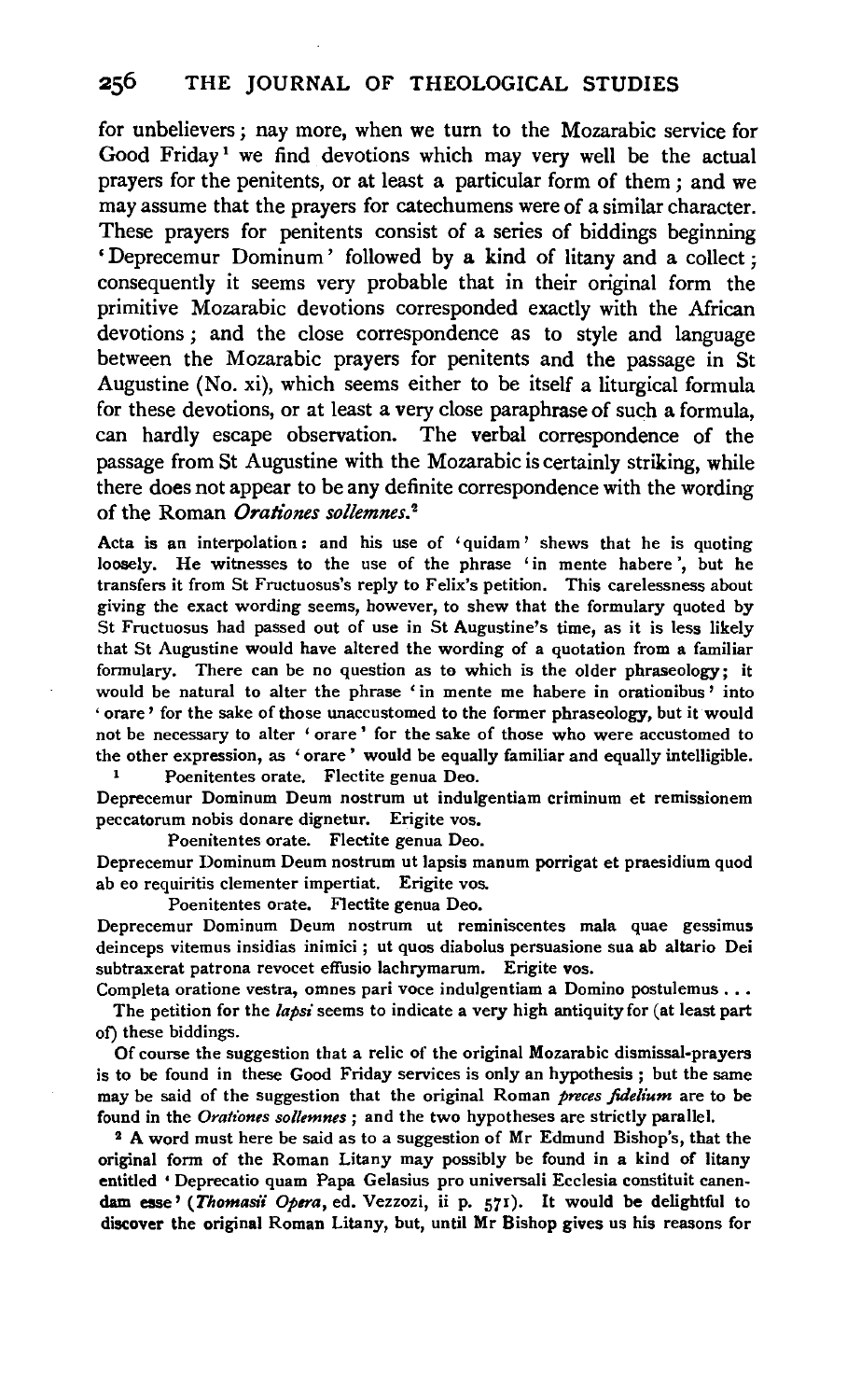In Nos. xviii-xxi we have allusions to the recitation of a list of names of the martyrs and deceased *sanctimoniales* who are commemorated but not prayed for. Nos. xxv-xxvii shew us a commemoration of others of the faithful departed, who are prayed for 'tacitis nominibus '. These notices imply a list of names of the martyrs, since with this is contrasted the commemoration of the ordinary faithful in which there is no list of names. The other passages shew the existence of a list of deceased virgins, and also one of bishops, and finally a prayer for the rest of the faithful but without any list of names. This bears a palpable resemblance to the diptychs of the departed in the Mozarabic liturgy. A list of names of the living seems to be implied in No. xvi.

Comparing Nos. xvii sq., xv a, and noting the phrase 'una ecclesia catholica per totum orbem terrarum diffusa ', or some similar wording implied in several passages of St Augustine ( $E_{\phi}$ ), xlix 2, lii 1, lxxxvii 1, cxlii 2; *Serm.* xxv (al. xix)  $7$ ; *Enarr. in Ps.* xxvi  $13$ ), it appears almost certain that both St Augustine and St Optatus used the same traditional formula, which is very similar to the usual opening formula in several rites :- Mozarabic, 'Offerunt Deo Domino oblationem sacerdotes nostri': Stowe Missal, 'Cum omnibus in . . . sacerdotibus offert senior noster N. pro totius ecclesiae coetu catholicae'; Roman, 'imprimis quae tibi offerimus pro ecclesia tua sancta catholica'; St Chrysostom, "En *7rpoucplpop.£v uot* .•• ; St James, *7rpoucplpop.lv uot* • • . (In the case of the Roman rite we must remember that this part of the Canon is really 'the Names' and probably belonged originally to the Offertory.)

The curious point to be noticed is that the allusions in both St Optatus and St Augustine clearly imply the word 'offero' (the common text ' offerimus' is a mistake) as used by the bishop, and not ' offerunt' said by the deacon. I venture the suggestion (though with great diffidence) that in the African rite the 'Names ' of both dead and living were recited by the bishop instead of by the deacon. This would fit in with the allusions given from St Augustine and St Optatus, and would also explain the passage in St Cyprian (No.  $xxiv a$ ).<sup>1</sup>

believing this Litany to be of Roman *provenance,* it seems to me that we must *prima facie* consider it a ' Gallican' document. It is one of a number of similar litanies (see pp. 570, 572 of Thomasius, and the Stowe Missal), and is. allied apparently to the Good Friday deprecations in the Mozarabic Missal, all of which documents are non-Roman. Again, there is practically no trace of any connexion with the Roman *Orationes Solemnes* or with the present Roman litany. Is it credible that any one (say St Gregory) should have so entirely altered the Roman Litany that all trace of the original should have vanished completely !

<sup>1</sup>If the above hypothesis be accepted it may throw a reflected light on the original form of the 'Names' in the Roman rite, as tending to shew the possibility that these also were originally recited by the priest, and introduced by some such a formula as 'Tibi offerimus pro ecclesia' instead of, or in addition to, a formula such as 'Offerunt Papa noster, sacerdotes nostri' said by the deacon. Service Re

VOL. XIII. S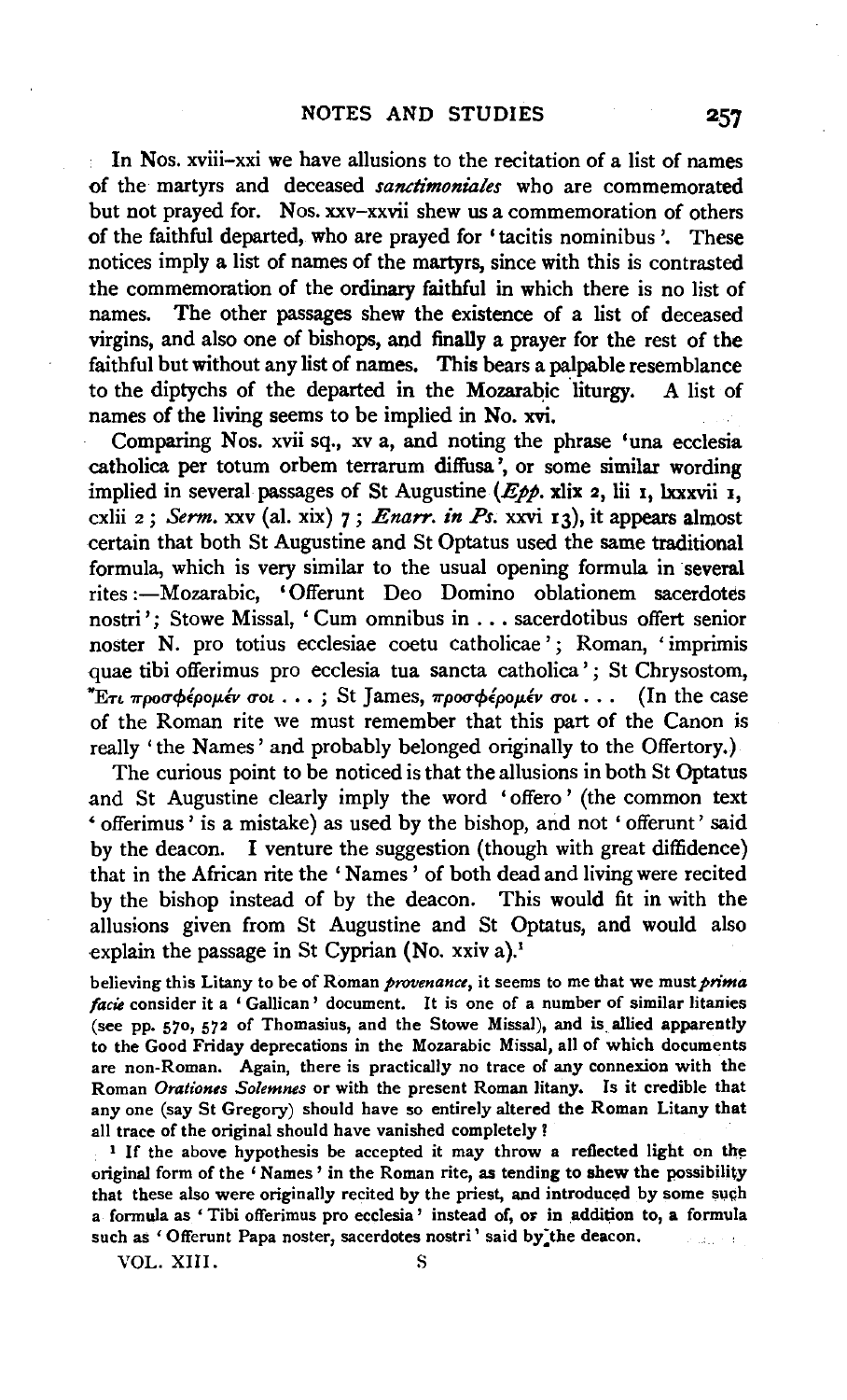What of the existence of diptychs, i.e. lists of names (whether recited the deacon or by the priest), in the time of St Cyprian? The by the deacon or by the priest), in the time of St Cyprian? passages given below (Nos. xvi a, xxiv a) are not sufficient to demonstrate with certainty the existence of lists of names in his liturgy; but, in default of certainty, what is the most probable devotional element alluded to in these passages? No. xxiv a shews that certain dead persons were customarily named in the bishop's prayer. How could a person be mentioned by name in the prayers of the Church? We know of only three ways:  $(1)$  In a list of names read by the celebrant or the deacon, such as the list in the deacon's diptychs of various rites, or the parallel list in the Great Intercession of the priest in these rites or in the Roman Canon ; ( $2$ ) In a deacon's litany, as during Lent in the Ambrosian rite;  $(3)$  In a collect or collects, as in the present masses for the dead in the Roman rite. The words 'in sacerdotum ptece' do not fit in with  $(2)$ ; and  $(3)$  does not suit the case of several names (No; xvi a) which would necessitate a list of some sort; moreover, we may take it for granted that the inclusion of names in collects is later than their inclusion in a list recited by priest or deacon.

No. xvi a seems to necessitate the mention of a list of names of those for whom the sacrifice was offered, and this in connexion with the offertory; and No. xxiv a seems to imply the inclusion of Victor's name in the deacon's litany *(deprecatio)* 1 and also its inclusion in some prayer of the bishop *(sacerdotum prece),* which a comparison of Nos. xvi a, xix a shews to have been connected with the offertory in the liturgy of St Cyprian as well as in that of St Augustine.

A contrast in respect of the 'Names' may be noted between St Cyprian's time and that of St Augustine. In the earlier age prayers were offered for the martyrs (No. xix a, which passage does not, however, refer directly to any list of martyrs' names); in St Augustine's time a sharp distinction was drawn between the martyrs and the rest of the faithful departed, and prayer for the martyrs was carefully avoided. Now a similar change of custom is witnessed to by the diptychs of the Mozarabic and Stowe Missals ; from a comparison of the two it seems clear that both forms were developed from one original, and that the original of the clause in question was something like this: 'Item pro . . . gradu venerabilium patriarcharum prophetarum apostolorum et martyrum N. N. N.,' and that this has been altered in different ways in these two missals in order to avoid the asking of prayer for the saints.<sup>2</sup>

1 The passage 'Dum . . . illa consueta decantaretur deprecatio in qua sancti Martini commemoratur nomen ••. ' (Adamnan *Vita S. Columbae* iii 12 quoted Warren *Liturgy and Ritual of the Celhc Church* p. ro6) would seem to apply the term 'deprecatio • to the diptychs.

<sup>3</sup> See an article on the Mozarabic Mass in the *Church Quarterly 'Review* for January 1908.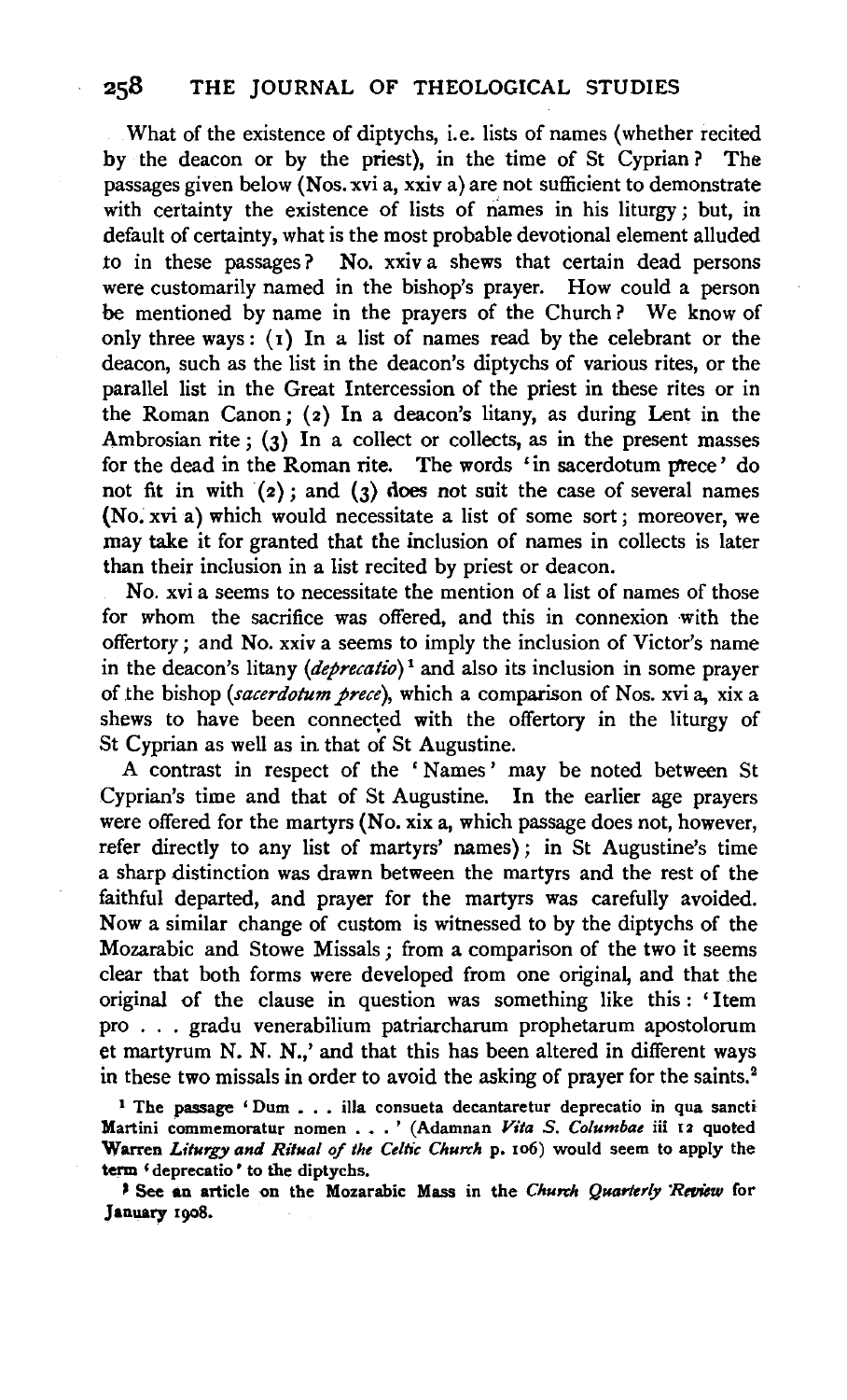From this it would appear that these (Mozarabic and Celtic) diptychs must be older than St Augustine's day ; and if on other grounds (as will appear from this article) it seems probable that the African rite of St Cyprian's time resembled the Mozarabic, there would appear to be no sufficient ground for excepting the lists of names of persons commemorated from the features common to both rites-with the exception that in the African rite the names were apparently read by the bishop. Dom Cabrol thinks that the passage, No. xxviii, points to the use of a list of names at a point in the service close to the communion ; the idea is ingenious and not impossible, but the passage is hardly definite enough to prove the point without further support.<sup>1</sup>

There seem to be allusions to a prayer *Post nomina,* which is distinguished from the diptychs. No. xxxiv shews that there was a prayer immediately before *Sursum corda,* which might be either this *Post nomina* or another prayer *Super oblata* ; and somewhere between the prayers of the faithful and the prayer *Super oblata* we have to find room for the offertory (No. xxx sq.) and the accompanying psalm (No. xxxii). We have therefore a choice between the order-Prayers of the faithful, Offertory with psalm, Diptychs, *Post nomina (=Super oblata), Sursum corda;* and the order-Prayers of the faithful, Diptychs with *Post nomina,* Offertory with Psalm, *Super oblata, Sursum corda.* 

The Great Thanksgiving-called by St Augustine *oratio* (No. xxxiii), but *praefatio* by the Council of Milevis (No. xxxiii a), was preceded by *Dominus vobiscum* and its response (No. xxxv), and the usual versicles (Nos. xxxiv, xxxv). We may presume that it contained the *Sanctus*, as this is attested by Tertullian (No. xxxiv c), and by Perpetua (No. xxxiv d), although St Augustine does not mention it. The words and actions of Christ were closely followed at the consecration, and St Augustine seems to attribute the consecration to the words of institution as repeated by the priest. In *Serm.* ccxxxvii he says, ' Panis ille quem videtis in altare

1 Mr Edmund Bishop in his Appendix to Dom Connolly's *Liturgical Homilies oj Narsai,* presents us with a most illuminating criticism on the diptychs, shewing us how little we have of positive knowledge about them. It is very useful and salutary to be brought to book and forced to examine the foundations of accepted opinion ; but it has always to be remembered that in matters of this kind if the evidence is often insufficient to prove the existence of a given usage at an early date, it is also insufficient to prove that their existence did not reach back to that period. In such a case it is as perilous to conclude that the usage in question is *not* earlier than the earliest positive evidence for it, as it is to accept doubtful allusions as conclusive evidence of its earlier existence. I cannot agree with the learned writer that lists of names are not witnessed to by St Augustine ; the evidence might not be sufficient to convict a criminal at the Old Bailey; but it appears sufficient at the least to support a very high probability of their existence in his day ; and the general circumstances of the case seem to point to the probability of the existence of lists of names at an earlier period.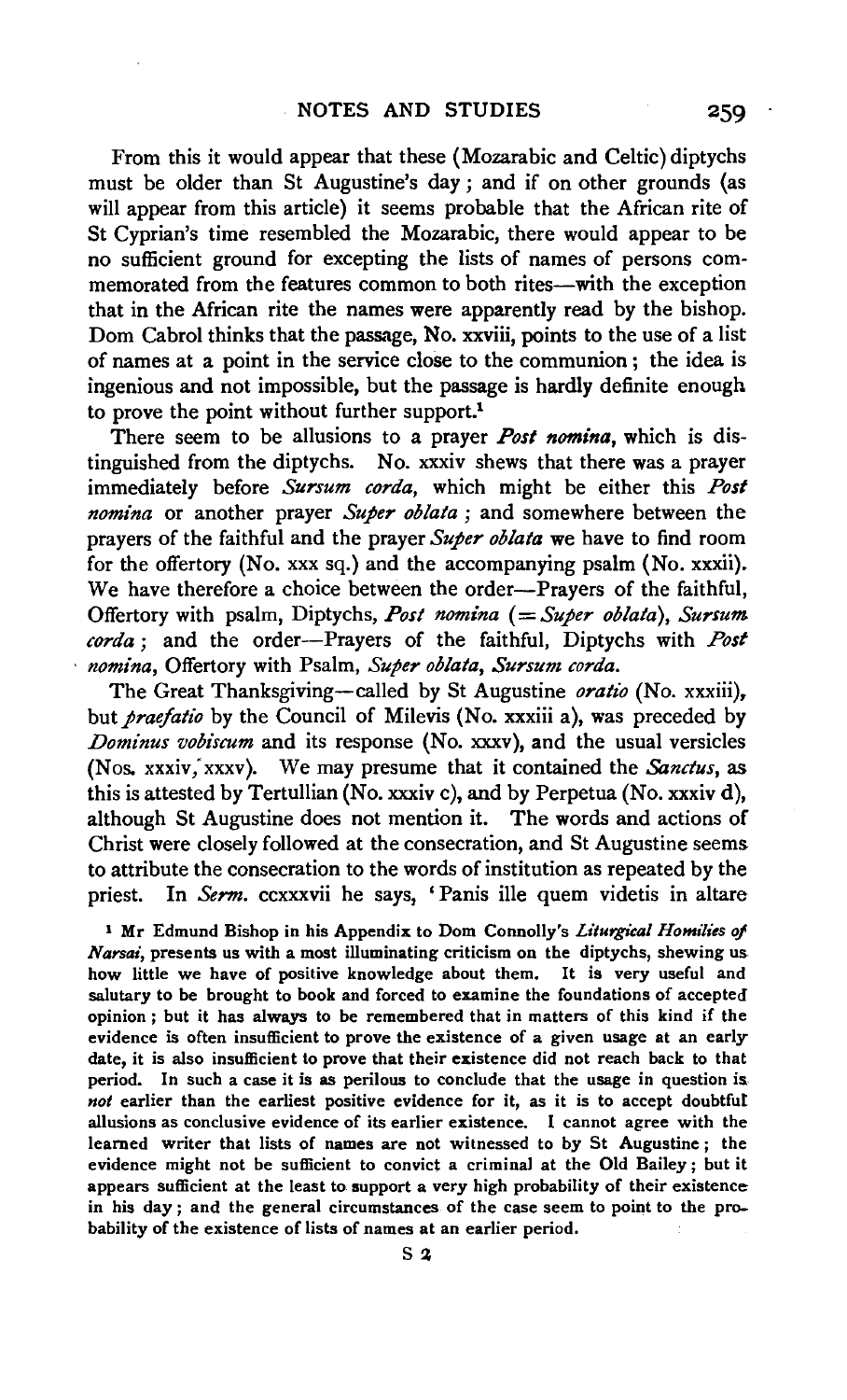sanctificatus per verbum Dei corpus est Christi; calix ille, immo quod habet calix, sanguis est Christi.' Here the words 'verbum Dei' might refer not to the words of institution as spoken by the priest, but (as in St Chrysostom) to these words as spoken by Christ at the original institution; but the passage (No. xxxv) seems clearly to refer to the words as spoken by the priest in the prayer of consecration. On the other hand, in one passage (No. xxxvi) St Augustine appears to allude to the consecration as effected by some prayer of the nature of an invocation, and in another (No. xxxvii) he speaks of the consecration as wrought by the power of the Holy Ghost. Now Optatus (No. xxxvi a) and Fulgentius {Nos. xxxvi b, c, d) bear clear testimony to the use of an invocation of the Holy Ghost ; hence it appears probable that a similar invocation was used in the liturgy of St Augustine, although No. xxxvii would not be sufficient by itself to prove the existence of an explicit invocation of the Holy Ghost in his liturgy.

The consecration was followed closely by the Lord's Prayer (Nos. xxxiii-xxxv), probably with an introduction '... audemus dicere' (No.  $xxxix$ ). This was followed by the Pax (Nos.  $xxxiii$ ,  $xxxv$ ); and a Benediction (No. xxxiii)<sup>1</sup> preceded the Communion. It seems quite uncertain whether the fraction *(comminutio)* preceded or followed the Lord's Prayer: the order in which it is mentioned in No. xxxiii suggests the former, while the words ' quam totam petitionem fere omnis ecclesia Dominica Oratione concludit ', suggest the latter alternative.

*General Framework* of *the Liturgy.* A good many of the fixed versicles and proclamations and responses of the people which constitute what may be called the framework of the service<sup>2</sup> have been treated of in connexion with the order of the various parts of the service-e. g. 'Dominus vobiscum ' with its response ' Et cum spiritu tuo ', some form <>f a call for silence, the use of such words as ' Dominum deprecemur fratres carissimi ', or 'Conversi ad Dominum' as the opening words of the bishop's bidding ; the deacon's proclamation ' Flectamus genua ' or ' Flectite genua Deo ', with the succeeding ' Levate ' ; the framework of the prayers of the people, ' ... in orationibus in mente habeamus : ut Dominus . . . dignetur '- probably in the liturgy of St Cyprian, possibly also in that of St Augustine ; the opening phrase of the *nomina*  'Tibi offero Domine pro ecclesia una [Catholica] quae in toto orbe terrarum diffusa est'; the opening versicles of the illation 'Dominus vobiscum. Et cum spiritu tuo. Sursum cor[da]. Habemus ad

<sup>1</sup> In the Liturgy used by St Optatus the benediction seems to have preceded the Lord's Prayer (No. xli a). In the liturgies both of St Optatus and of St Augustine the benediction seems to have possessed the character of an absolution.

.<sup>3</sup> Several phrases which may be liturgical are given by Dom Cabrol in the articles referred to,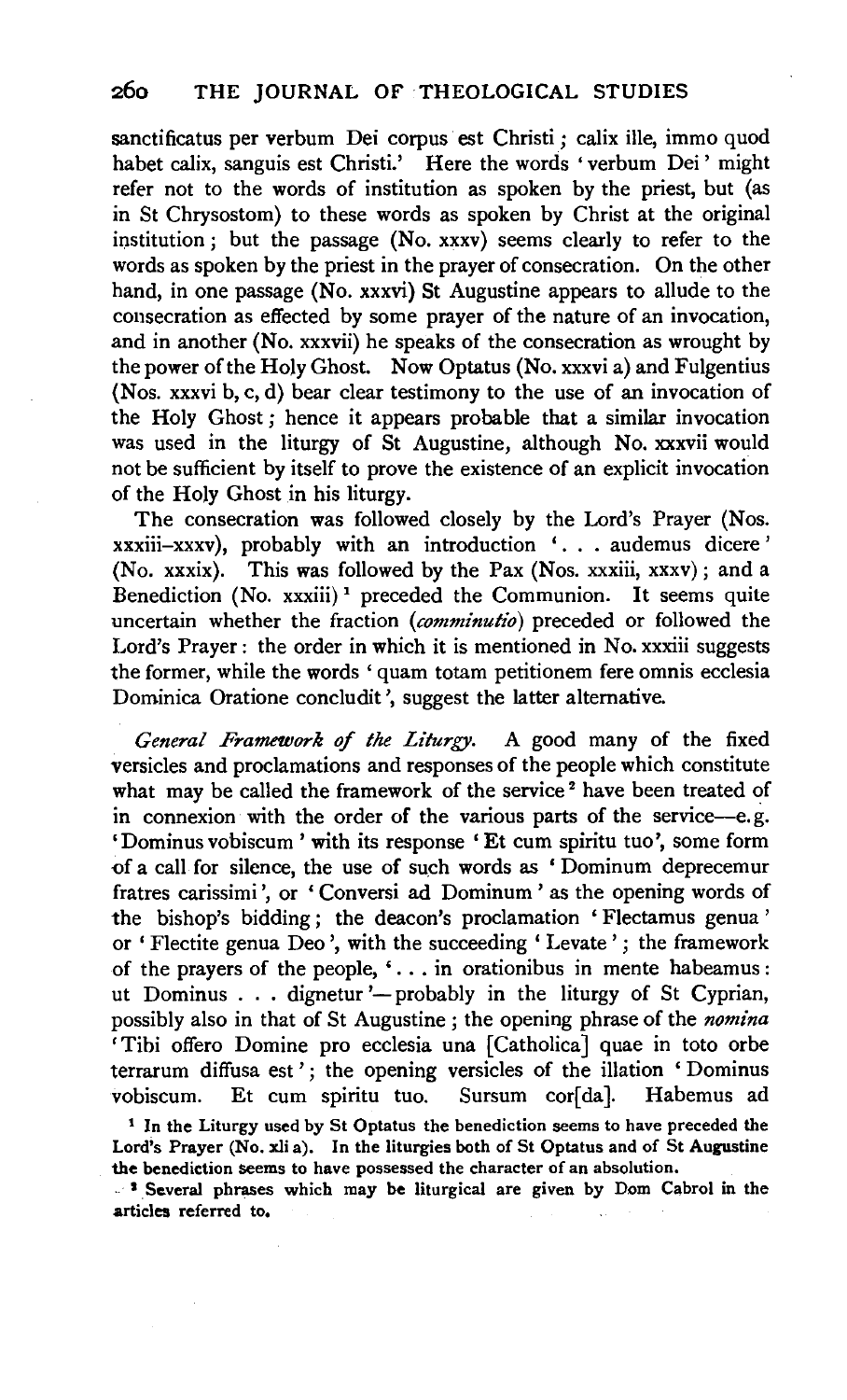Dominum. Gratias agamus Domino Deo nostro. Dignum et iustum est': which last implies 'Vere dignum' &c. The formula of the Pax was ' Pax vobiscum ', with the response, in St Augustine's time, 'Et cum spiritu tuo,' but in the earlier age, apparently, ' Deo gratias.' The formula of administration was 'Corpus Christi', and probably 'Sanguis Christi ', with the response 'Amen' to each. To these may be added several doxologies from St Augustine's writings which would naturally be of a character similar to those with which he concluded the prayers. Dom Cabrol gives the following  $:$ --

' Qui cum Patre et Spiritu sancto vivit et regnat Deus pro nobis crucifixus et resuscitatus in saecula saeculorum. Amen.'

' Quia tu es summa intelligentia, essentia summa, vita summa, Pater Filius et Spiritus sanctus, unitas triplex infinita et sine fine unus Deus in saecula saeculorum. Amen.'

' Per Dominum nostrum Iesum Christum cui est honor et gloria et potestas una cum Deo Patre omnipotente et cum Spiritu sancto nunc et semper et per omnia saecula saeculorum. Amen.'<sup>1</sup>

*Prayers* of *the celebrant.* Although this part of the liturgy was the part most open to variation (as it depended on the will of the celebrant) and so the part in which it was most easy for a bishop to introduce orms of prayer from another rite, and was the last part of the liturgy to crystallize into a fixed form of words, at least in the case of most liturgies, yet for convenience I will mention this point before the lectionary and chants ; more especially as there is little to be said about it. We have no complete prayer of the celebrant, as used in the liturgy, actually remaining, unless the passage with which St Augustine was wont to conclude his sermons is actually a *praefatio* or a *missa.* These as well as other passages given at length in Dom Cabrol's articles have at least so striking a resemblance to liturgical compositions that they almost certainly shew us the general character of the priest's prayers.<sup>2</sup>

1 'Dominus vobiscum' is Roman (and Alexandrine); the Mozarabic form being 'Dominus sit semper vobiscum '.

St Cyprian gives the form 'Sursum corda' (No. xxxiv a); St Augustine several times quotes the formula, but always with the singular, • Sursum cor.'

Other doxologies may be gathered from the writings of Tertullian and others, and a critical distinction in their use (quite in the style of the mediaeval servicebooks) is found in Fulgentius, as quoted by Dom Cabrol. See next note.

s Aug. *Fragmentum* iii (Migne *P. L.* xxxix 172) 'Benedictiones, fratres mei, bene· dictiones nostras quas super vos facimus, evacuant, exinaniunt, elidunt. Auditis me, credo, fratres mei, quando dico "Conversi ad Dominum benedicamus nomen eius, det nobis perseverare in mandatis suis, ambulare in via recta eruditionis suae, placere illi in omni opere bono, et caetera talia ".' *Senn.* cclxxii 'Conversi ad Dominum Deum Patrem omnipotentem puro corde ei, quantum potest parvitas nostra, maximas atque veras gratias agamus : precantes toto animo singularem mansuetudinem eius ut preces nostras in beneplacito suo exaudire dignetur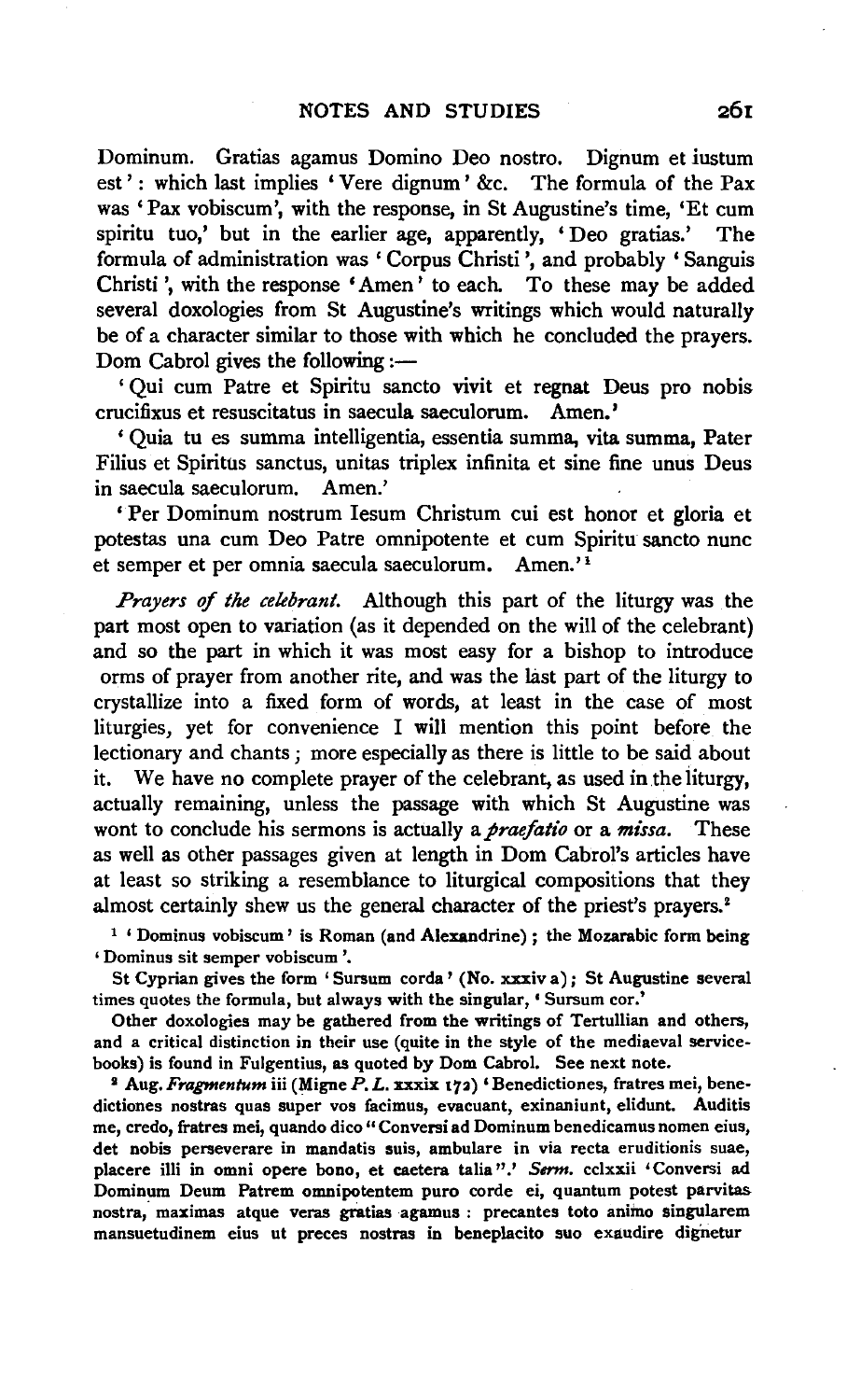# 262 THE JOURNAL OF THEOLOGICAL STUDIES

*The Dominical Year and the Kalendar.* As regards this there is very little of definite import. In the *Calendarium Carthaginense* (of the early sixth century) we find, as is natural, a number of days of local saints and a few festivals (such as the Nativity of St John Baptist, SS. Peter and Paul, &c.), which, though originally Roman, had been adopted almost everywhere. On Aug. 1 the Maccabees are commemorated-a non-Roman festival<sup>1</sup>; but St John the Evangelist is commemorated on Dec.  $27$  and the Innocents on Dec.  $28$ —both Roman dates. There are no saints' days between Feb. 16 and April 19: this custom of keeping no saints' days in Lent is Mozarabic and Ambrosiah, but it is possible that in early days it was common to Rome as well. The Epiphany (for St Augustine) is nothing but the festival of. the Magi-which is a definitely Roman idea, as contrasted with that of the whole of the rest of Christendom ; but on the other hand Victor Vitensis *(Hist. Pers. Vandal.* ii 47 2) informs us that ·Baptism was administered on the Epiphany, which is unintelligible unless the Baptism of our Lord was commemorated on that day-at least in the locality in question.

For St Augustine Lent began exactly forty days before Easter; Holy Week has a special character, and especially the last two days. This, so far as can be seen, resembles the original Roman and Ambrosian division ; the Mozarabic Lent was divided into two equal portions of three weeks each, though of course Holy Week had a special character of its own.

The blessing of the Paschal Candle is not of Roman origin ; but *Sermones inediti i* shews that such a blessing was in use in St Augustine's

inimicum quoque a nostris actibus et cogitationibus sua virtute expellat : nobis multiplicet fidem, mentem gubemet, spirituales cogitationes concedat, et ad beatitu· dinem suam perducat : per Iesum Christum Filium eius. Amen.'

This formula is given also at the end of the *Enarrationes in Psalmos,* but with the ending, ' Per Iesum Christum Filium suum Dominum nostrum, qui cum eo vivit et regnat in unitate Spiritus sancti Deus per omnia saecula saeculorum. Amen.' See also Nos. xi, xi a. Reminiscences of the celebrant's prayers may be found in the following passages  $:$ -

*Enarr. in Ps. lxx 15* 'Fecisti hominem, dedisti ei liberum arbitrium, in paradiso collocasti, praeceptum imposuisti, mortem si praeceptum violaret iustissimam denunciasti': *De Civ. Dei* vii 31 'Quod nos oneratos obrutosque peccatis et a contemplatione suae lucis aversos, ac tenebrarum id est iniquitatis dilectione caecatos, non omnino deseruit misitque nobis Verbum suum qui est eius unicus filius quo pro nobis in adsumpta carne nato atque passo, quanti Deus ...' Dom Cabrol quotes a prayer from the writings of Verecundus (first half of sixth century) which reads like a Roman collect :- 'Illumina, Domine, nostri cordis obtutus, ut quae digna sunt videamus, quae autem indigna vitemus ( *Spicilegium Solesmense* iv p. 48).

1 'Sermo de Machabeis Leoni ascriptus Augustino restituitur.' Quesnel. 2 Referred to by Ducbesne *Origines du Culte Chrltien* p. 283 n. 1.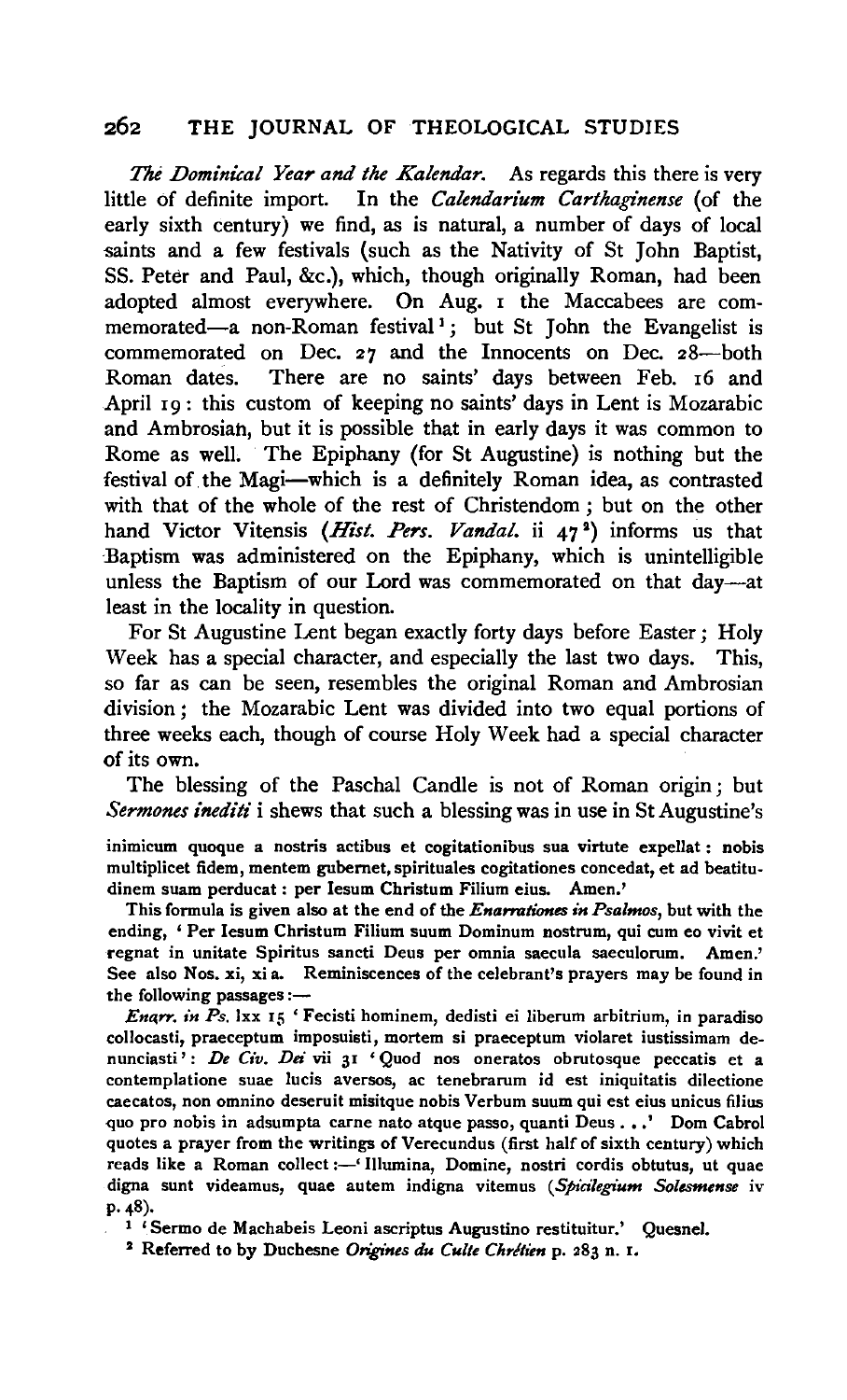diocese; and the prose *Exultet* is traditionally ascribed to St Augustine.<sup>1</sup>

The Rogation Days before Ascension Day are not a Roman observance, and certainly had not been adopted at Rome in St Augustine's day; but Augustine speaks of their observance in his own rite and day.<sup>2</sup>

*The Lectionary.* Passing now to the consideration of St Augustine's Lectionary, as it may be gathered from his sermons and a few allusions in his other writings, we find that Genesis was read in Lent, except chap. xxii, which was reserved for Holy Week j Acts was begun on Easter Day and read throughout Eastertide. Lessons were read from the following chapters, or including the following verses, on the days given below  $:=$ *Serm.* 

| Christmas Day. Ps. xcv Lk. ii 26-30 . clxxxix, cxc, cxciii, cxcvi                                                 |  |
|-------------------------------------------------------------------------------------------------------------------|--|
| St Stephen. Acts vi, vii Jo. xii 26 cccxix                                                                        |  |
| Conversion of St Paul. Acts ix (Rom. x?). cclxxviii, cclxxix                                                      |  |
| Epiphany. 'Prophetias de Christo.' Mt. ii cxcix-cciv                                                              |  |
| On one day before giving in names for                                                                             |  |
| Baptism. Jo. vi 55 cxxxii                                                                                         |  |
| In Lent. Jo. ix $\cdots$ exxxvi                                                                                   |  |
|                                                                                                                   |  |
| Saturday after Mid-Lent Sunday. (? Joel ii,                                                                       |  |
|                                                                                                                   |  |
| Shortly before Easter. Gen. xxxii. v                                                                              |  |
| Good Friday. (Gen. xxii?) Mt. xxvi, xxvii ccxxxii                                                                 |  |
| (No Passion read on any other day.)                                                                               |  |
| Easter Day. Apoc. i Ps. cxviii Acts i                                                                             |  |
| Mt. xxviii <sup>4</sup> cexxvii, cexxxii, eexlvii                                                                 |  |
| $\overline{1}$ A generate in $D_6 C_{10}$ . $\overline{D_6}$ we assume the refer to the December Candle (Out 4 in |  |

1 A passage in *De Civ. Dei* xv 22 appears to refer to the Paschal Candle 'Quod in laude quadam cerei brevibus versibus dixi :-

> Haec tua sunt, bona sunt, quia tu bonus ista creasti, nil nostrum est in eis, nisi quod peccamus amantes

ordine neglecto pro te, quod creditur abs te.'

2 S. Aug. *Serm.* clxxiii *de tempore:* ' Sine dubio peccatorum suorum vulnera diligit, qui in istis tribus diebus, ieiunando, orando, et psallendo medicamenta sibi spiritualia non requirit.'

s For several of these references I am indebted to the Rev. F. E. Brightman.

4 From *Sermons* ccxxxii and ccxxxix it appears that the Resurrection from St Matthew was read on the first day of Easter week, that from St Mark on the second, that from St Luke on the third ; and from *Serm.* ccxxxi and ccxlvi it may be inferred that the Resurrection from St John was read on a succeeding day of the same week. This scheme does not agree with that given above; and neither scheme agrees with the Roman, which was definite and clear. At Rome the Resurrection from St Matthew was read in the Easter Vigil (originally the only mass of Easter Day) : that from St Luke on Monday and Tuesday ; that from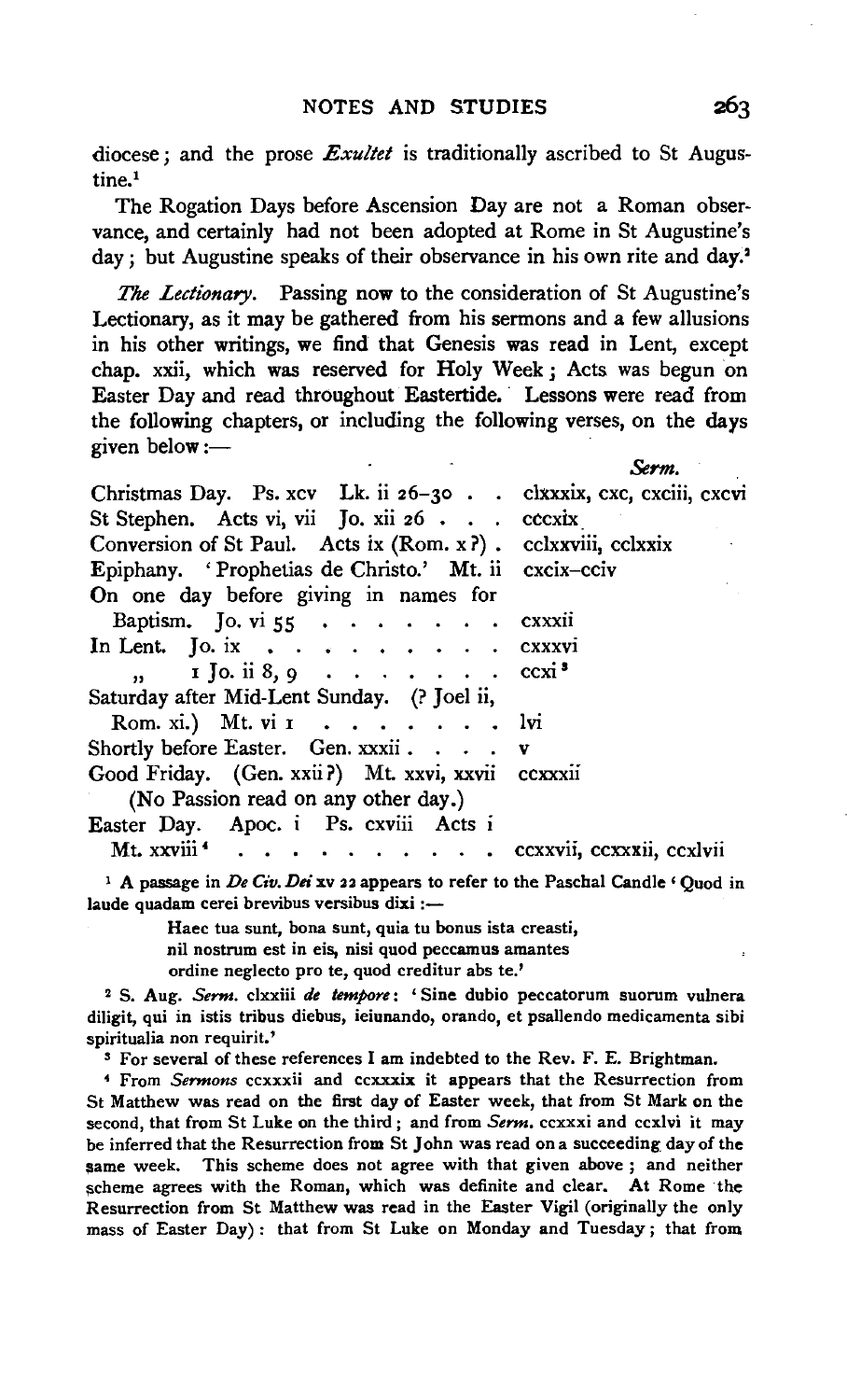|                                                                   | Serm. |
|-------------------------------------------------------------------|-------|
| Easter Monday. Acts ii Lk. xxiv . ccxlvii                         |       |
| Easter Tuesday. Ps. cxlvi Mk. xvi. ccxlvii                        |       |
| Easter Wednesday. Jo. xx 1-18. ccxlvii                            |       |
| Easter Thursday. Jo. xx 19-31 ccxlvii                             |       |
| Easter Friday. Jo. xxi 1-14 coxlviii                              |       |
| Easter Saturday. Jo. xxi 15-28 ccliii                             |       |
| Low Sunday. Jo. xx $19-27$ ccclxxvi                               |       |
| Ascension Day. Apoc. v Ps. lvi Acts i                             |       |
| Lk. xxiv or Jo. xiv celxii-v                                      |       |
| Pentecost. Acts ii Mt. ix 17 sqq. cclxviii sqq.                   |       |
| Nativity of St Jo. Bapt. Is. xl 3-8 Lk. i . cclxxxix <sup>2</sup> |       |
| The Sunday after. Jo. iii coxciv                                  |       |
| St Peter and St Paul. 2 Tim. iv 6-8 Ps.                           |       |
| xviii $5$ Jo. xxi cexeviii $sq$ .                                 |       |
|                                                                   |       |

St Lawrence. Mt. v and Lk. xxi 19 . . . cccii sqq.

Besides the foregoing, lessons were read on other days from Prov. x I o *(Serm.* lxxxii 8), Ecclus. xxv 2 *(Serm.* ccclix 1), Is. lxvii I3 *(Serm.* xlv), Jer. x I I *(Enarr. in Ps.* xcviii), Ezek. xxxiv I-I6 *(Serm.* xlvi), Mic. v 6-8 *(Serm.* xlviii), xi 6-8 *(Serm.* xlviii and xlix), Hagg. ii *(Serm.* 1), Prov. x IO *(Serm.* lxxxii 8), Ecclus. xxv 2 *(Serm.* ccclix).

During those parts of the year which were without any special observance it may be inferred from many sermons that there was no fixed cycle of Gospel or other lessons, nor even a series of Gospellessons picked out and. labelled 'cottidiana '. From his sermons on St John, it appears that St Augustine preached these every day for many weeks and arranged the lessons to suit his expositions.

On festivals of martyrs it was customary to read their Acta, apparently in place of the prophetic lesson (Serm. cccxiii and cclxxxv; cf. Canon xlvi of the African code).

*The Liturgical Chants.* This point does not appear to be of first-rate importance for determining the kinship of any liturgy; for, as noted St John on the following days of the week. That from St Mark was not read at all' originally, but when a second mass on Easter Day became a necessity, this Gospel was utilized for the purpose. (The Gospel of St Mark does not appear to have been used in the Mozarabic lesson-system originally.)

From *Serm.* ccxxxii we see that the Matthew Passion was read on Good Friday, and that the Passions from the other Evangelists were not read at all ! This is a striking point in strict agreement with the Ambrosian and (original) Mozarabic custom, but irreconcileable with the Roman. Again, the original Roman Gospel for Christmas was that from St Matthew, the Mozarabic that from St Luke; the Roman Gospel for Ascension Day that from St Mark, the Mozarabic that from St Luke. Only on Epiphany does St Augustine's lectionary agree with the Roman as against the (original) Mozarabic custom. Genesis in Lent and Acts in Eastertide are both characteristically Mozarabic, as against Roman, custom.·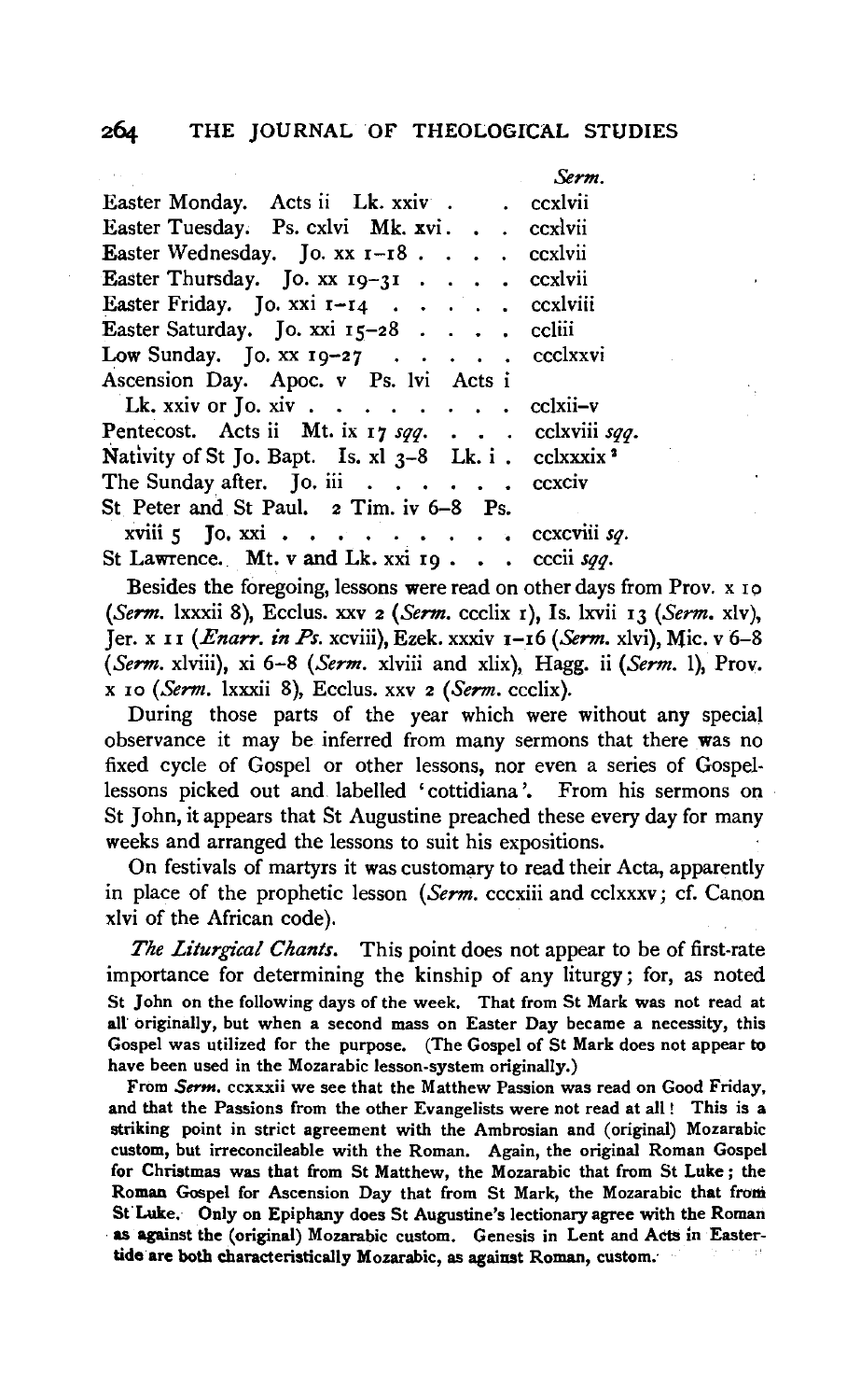above, a set of chants would belong originally to a single 'schola ', although the chant-book of that schola might contain material borrowed from other sources. In St Augustine's rite the *Responsorium Graduate*  was ancient, while the Offertory and Communion were recent and the Introit had not yet been introduced ; in the Roman rite, on the contrary, while the Gradual was primitive, the Offertory was the next chant introduced, and the Introit and Communion were later : indeed on certain occasions the Communion-Psalm was only a continuation of the Psalm of the Introit.

In St Augustine's rite the Graduals were taken usually in the order of the Psalms *(Serm.* clxxvi), though the psalm was chosen by the celebrant when he pleased : Dom Cabrol states that the Communionanthem was not variable like the Roman, but always or usually consisted of part of Ps. xxxiii (Nos. xlvii-xlix). Alleluia was sung during the fifty days of Eastertide, and on all Sundays (Nos. vi and vii).

*The Baptismal Ceremonies.* Tertullian and Cyprian give most valua:. ble information about the ceremonies of Baptism, but nothing sufficiently definite to mark their rite as distinctly allied to either the Roman or the Mozarabic, except the administration of a mixture of milk and honey to the newly baptized. This is a custom characteristic of Rome, Alexandria, and Africa as opposed to Spain and Gaul.

In St Augustine's sermons we find a good many details. The candidates were anointed at the beginning of the preparation *(Tract.* xliv *in Ioan.* 2 : this is not Roman but may be Spanish; Isidore *De Eccles. Officiis* II xxi 2; Ildephonsus *De Cognitione Baptismi* cxxix); they were given salt, apparently frequently ( *ConciL Carthag.* Ill Canon 5), they were exorcized  $(E\phi)$ , cxciv  $46$ <sup>1</sup>; we may feel fairly confident that there was no Tradition of the four Gospels, which would be quite out of place in any rite but the Roman, since in that rite alone were the catechumens dismissed before the Gospel ; the Tradition of the Creed took place on the Saturday three weeks before Easter Even ; the Tradition of the Lord's Prayer with the Repetition of the Creed took place on the following Saturday, and the Lord's Prayer was repeated on the next Saturday, and the Creed on Easter Even *(Serm.* lviii). A reasonable inference from these particulars is that there were no Scrutinies except on Saturdays, as in the Ambrosian rite. The tradition of the Creed three weeks before Easter agrees neither with Roman nor with Ambrosian or Mozarabic custom ; the Tradition of the Lord's Prayer before Baptism agrees with the Roman custom as against Mozarabic and Ambrosian ; and it seems certainly probable that in the

<sup>1</sup> Also *de fide et operibus* vi 9 'Quales sunt ipsis diebus quibus catechizantur, exercizantur, scrutantur' and other passages.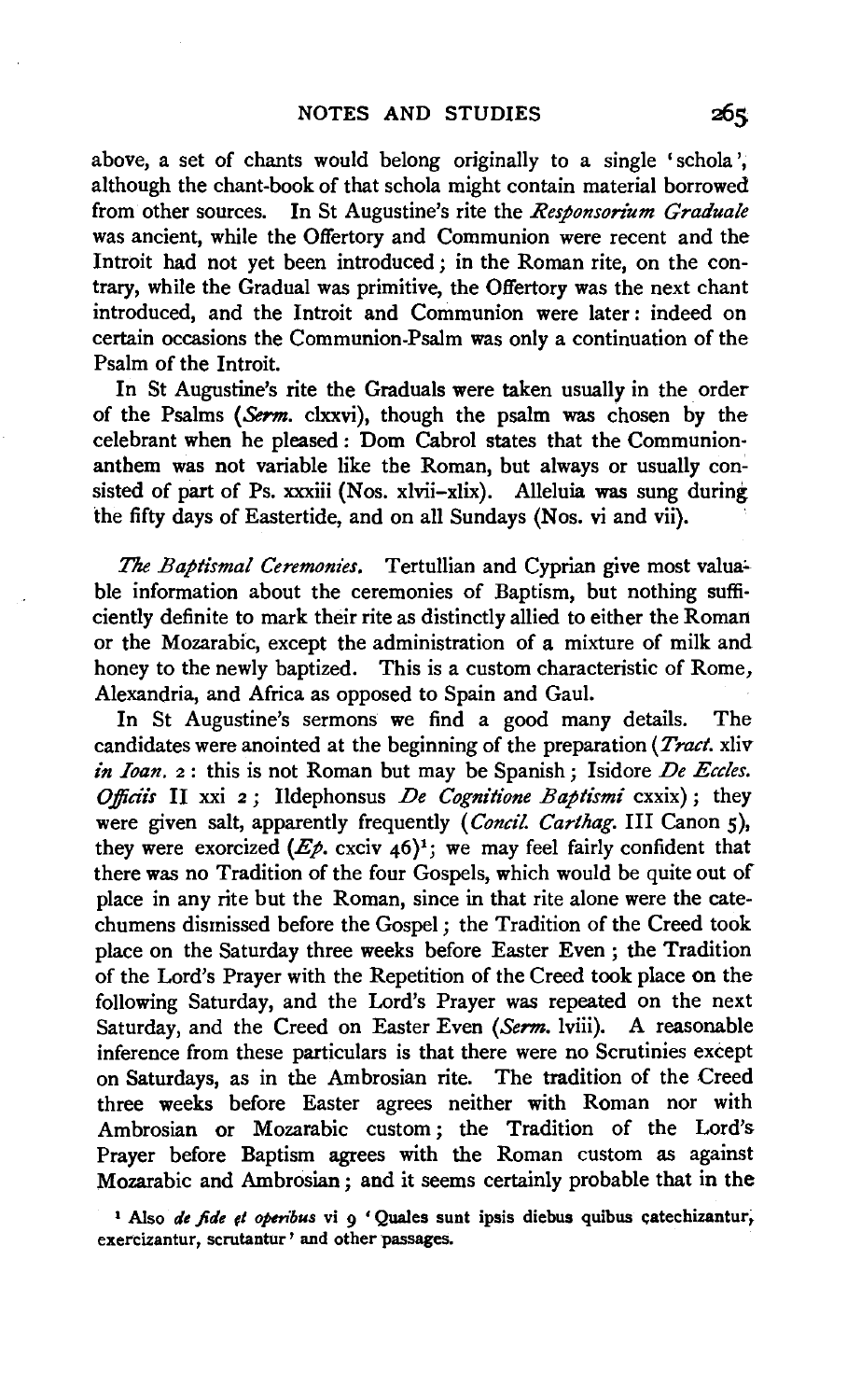## 266 THE JOURNAL OF THEOLOGICAL STUDIES

original Roman rite the Gospels, the Creed, and the Lord's Prayer were delivered not at one Scrutiny, but at three successive Scrutinies. We have no mention of the *effetatio* in the African rite, and it seems very possible that in the Mozarabic rite this ceremony is an importation from the Roman. There was an exorcism of the water, which was not a Roman custom. The font was blessed, and a passage of St Optatus (given by Dom Cabrol) contains apparently a reminiscence of the Roman benediction of the font (*De schism. Donatist*, iv  $6$ ).<sup>1</sup> The Roman benediction of the font (De schism. Donatist. iv 6).<sup>1</sup> baptismal formula (in some localities at least) contained the words in remissionem peccatorum,<sup>2</sup> which are found also in the *Missale Gothicum.* (A somewhat parallel addition 'ut habeas vitam aeternam ' is both Mozarabic and Gallican.) Lastly, St Augustine bears witness to the existence of the custom of washing the feet of the newly baptized (a custom which was Ambrosian and Gallican, and had probably existed also in Spain); in certain localities this was put off to the third or the eighth day after baptism, and by some had been rejected or dropped altogether.<sup>3</sup>

So far as can be gathered from these allusions the baptismal ceremonies at Hippo seem to have resembled those of Milan as much as those of Rome or Spain, and (like the Ambrosian) to have had an individuality of their own, combining ceremonies in use at Rome with

those in use in Spain, but differing from one or both in certain points.<sup>4</sup>  $\cdot$  0 aqua  $\cdot$ .. super quam inter ipsos natales mundi sanctus Spiritus ferebatur ... quae lavasti terram. O aqua quae sub Moyse ut naturalem amaritudinem per-<br>deres indulcato ligno tot populorum pectora suavissimis haustibus satiasti.'

<sup>2</sup> Codex canonum Ecclesiae Africanae cx. Item placuit ut quicumque parvulos recentes ab uteris matrum baptizandos negat, aut dicit in remissionem quidem peccatorum eos baptizari, sed nihil ex Adam trahere originalis peccati quod lavacro regenerationis expietur, unde fit consequens, ut in eis forma baptismatis *in remissionem peecatorum* non vera sed falsa intelligatur, anathema sit.<br><sup>3</sup> *Ep.* lv *ad inquisitiones Ianuarii* xviii 33 De lavandis autem pedibus . . . Sed ne

ad ipsum sacramentum baptismi videretur pertinere, multi hoc in consuetudinem recipere noluerunt. Nonnulli etiam de consuetudine auferre non dubitaverunt. Aliqui autem ut hoc et sacratiore tempore commendarent, et a baptismi sacramento distinguerent vel diem tertium octavarum . . . vel ipsum octavum ut hoc facerent elegerunt.

• The following passage from Ferrandus *(Ep. ad Fulgentium)* shews baptismal rites closely agreeing with those of St Augustine : 'Hic ergo . . . sacramentis eeclesiasticis imbuendus ad ecclesiam traditur ; fit ex more catechumenus : post aliquantum nihilominus temporis propinquante solemnitate paschali inter competentes offertur, scribitur, eruditur : universa quoque religionis catholicae veneranda mysteria cognoscens atque percipiens, celebrato solemn iter scrutinio, per exorcismum contra diabolum vindicatur; cui se renuntiare constanter sicut hie consuetudo poscebat auditurus symbolum profitetur. Ipsa insuper sancti symboli verba memoriter in conspectu fidelis populi clara voce pronuncians, piam regulam dominicae orationis accepit. Simulque iam et quid crederet et quid oraret intelligens, futuro baptismati parabatur, cum subito violentis invaditur febribus.' See also references in the article ' Catechumenat' in the *Dictionnaire* d' *A rchiologie chrltienne et de Liturgie.*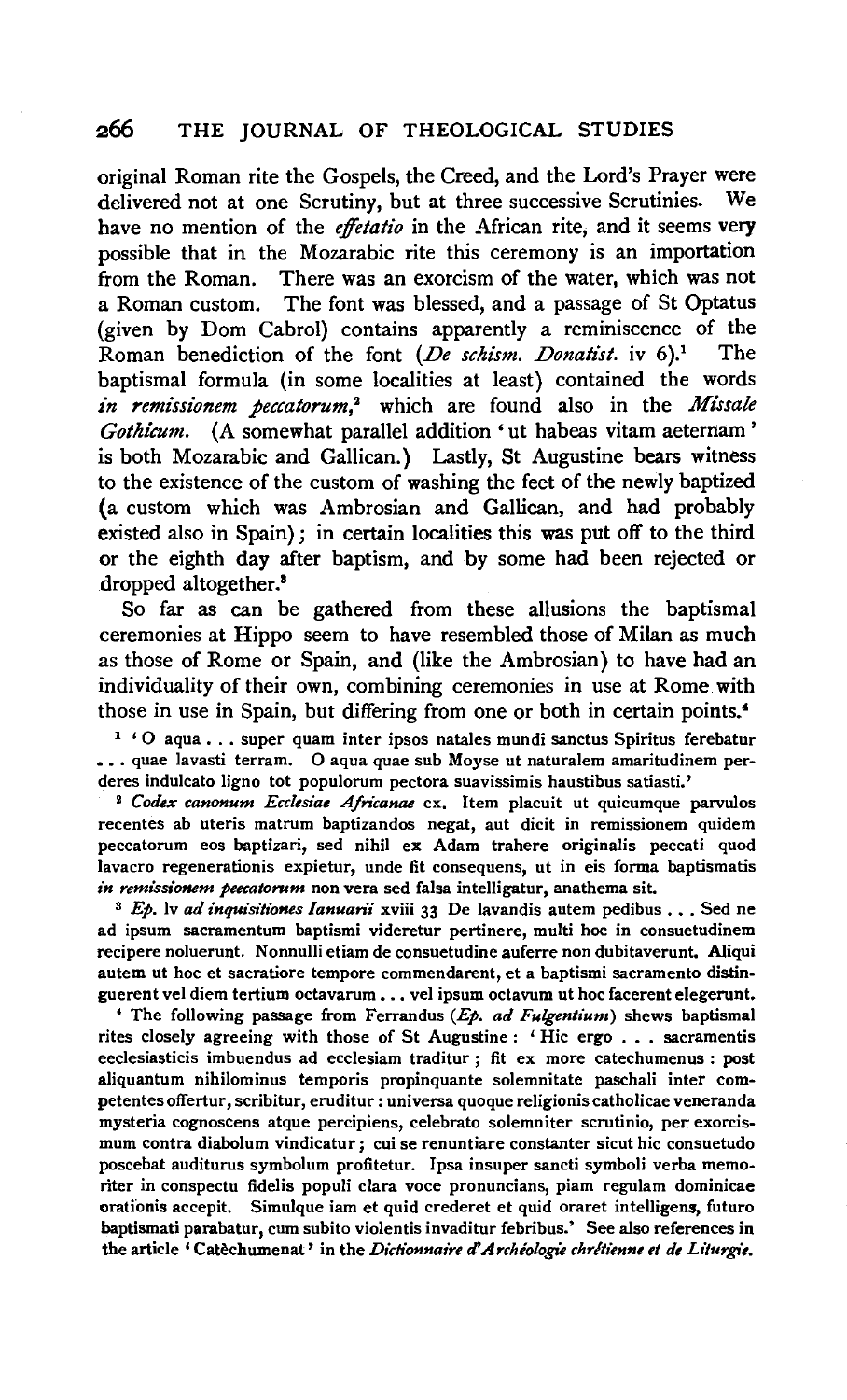*Conclusion.* What is the general result of this comparison of the African rite with the Roman and the Mozarabic ? As regards the liturgy proper it seems that the evidence preponderates very largely in favour of the opinion that the African Liturgy resembled the Mozarabic rather than the Roman. The one important feature in which the African Liturgy certainly resembled the Roman was the position of the *Pax* after the consecration; but the evidence for this is confined to the writings of St Augustine. (It is a mistake to draw any similar conclusion as to the position of the *Pax* from the allusions in Tertullian : though these are perfectly consistent with such a position, yet they do not necessarily demand it.) Besides this, the prayers of the faithful (in St Augustine's liturgy) may possibly have been of a character similar to the *Orationes Sollemnes,* which are supposed to have been the original • prayers of the faithful ' in the Roman rite ; and the 'names ' of both living and dead who were prayed for may possibly have been set in a framework which resembled the framework of the names in the original Roman rite ; but both these points are extremely uncertain.

Against this have to be set the following features of the African rite, in which it agrees with the Mozarabic as against the Roman. (I defer the mention of the Lectionary.) (1) The dismissal of the catechumens after the Gospel instead of before it. ( *z)* The Mozarabic 'prayers of the faithful ' are actually quoted by St Cyprian ; we may therefore conclude that the same or a very similar litany was used for this purpose at Carthage in his day ; and even in St Augustine's liturgy it is by no means certain that the 'prayers of the faithful' did not consist of a similar litany with *praefatio* and *collectio* as in the Mozarabic rite. (3) St Augustine's liturgy, that of St Optatus and that of Milevis contained a solemn benediction after the consecration, which was apparently of a character similar to that of the solemn benedictions in the Mozarabic liturgy. (4) The 'post-communion prayer was a thanksgiving. (5) There is evidence of the existence of an invocation of the Holy Ghost in the liturgies of several African fathers, although in the case of St Augustine the evidence is uncertain. (This is another point in the same direction, unless it be conceded that the Roman Liturgy also possessed originally an invocation of the Holy Ghost which has been subsequently eliminated.) There are, moreover, several less important features which are probably to be considered neutral, because it seems probable that in the time of St Augustine the Roman Liturgy agreed much more closely with the Mozarabic than it does at present ; e. g. the African mass began with the salutation{' Pax tibi 'or' Dominus vobiscum ') and the lessons, without any preliminary chants-as the Mozarabic still does on weekdays in Lent; the frequent use of an Old Testament lesson along with the Epistle and Gospel ; the proclamation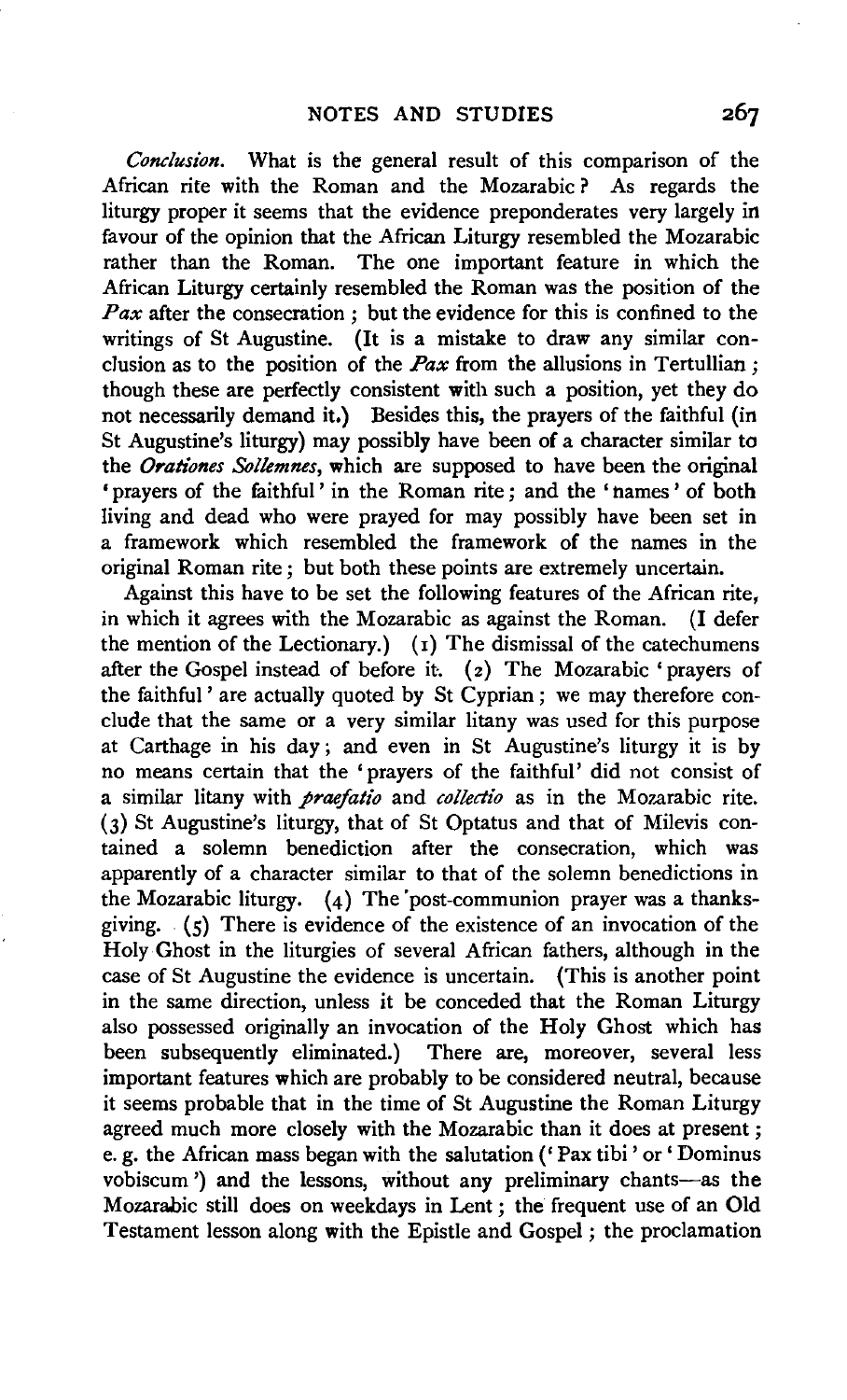of silence before the lessons; the lists of names  $(a)$  of martyrs,  $(b)$  of other departed Christians, at least of bishops. (Such diptychs as those of the Mozarabic Liturgy would satisfy every allusion to the 'names' in African writers.)

The cycle of festivals is of slight importance ; every diocese was always ready to borrow a popular festival from the Kalendar of a neighbouring church. The cycle of lessons is, on the contrary, a matter of very great importance. There can be no question that the lectionary of St Augustine, so far as it had crystallized into a fixed cycle (and *Serm.* ccxviii, and the beginning of the sermons on St John's Gospel, shew that certain parts of it at least had, by reason of longstanding custom, become practically unalterable), agreed very closely with the Mozarabic cycle (as did the Ambrosian), and was markedly different from the Roman. Now, it is simply unthinkable that any liturgy which had originally a Roman lectionary should at this period have deliberately changed it for the Mozarabic lectionary; and it is still more improbable, if possible, that any liturgy should have consisted originally of a Spanish *Missa Catechumenorum* with a Roman *Missa Fidelium* ; consequently the existence of a lectionary similar to the Spanish is a conclusive proof that the original liturgy was in general similar to the Spanish liturgy; and if the *Missa Fidelium* was in some points similar to the Roman, the overwhelming probability must be that the original rite has been altered in the direction of the Roman Liturgy. -without, however, excluding the possibility that in a liturgy generally similar to the Spanish some details may have originally agreed with the Roman. The character of the Mass-chants is by no means a criterion of the first importance. The series of Mass-chants might be entirely local, even if the rest of the liturgy were purely Roman or purely Mozarabic. Nevertheless, if we can depend on the fact that the offertory-anthem had reference to the temple services, and that the stock Communion-anthem was taken from Ps. xxxiii.<sup>1</sup> these will furnish two points in favour of the Mozarabic rite, in addition to other differences between the African chant and the Roman.

Little can be concluded about the prayers of the celebrant, except the versicles and the conclusions of the prayers, details which belong to

<sup>&</sup>lt;sup>1</sup> There is no ground for supposing that the use of Psalm  $xxxiii$  as the stock Communion-anthem was a Roman custom also. St Jerome's mention of it (in Is. ii  $5$ , 20) cannot refer to Rome: and though it occurs as the Communionanthem for one of the Sundays after Pentecost, yet there is nothing in the music to justify Wagner's suggestion that this is the one original Communion-anthem, to which others have been added subsequently : the music of all seems to be of the same period. Cassiodorus mentions the use of this Psalm as the Communion-anthem, but his experience was not of Rome, and it is very unlikely that he is writing of Roman custom.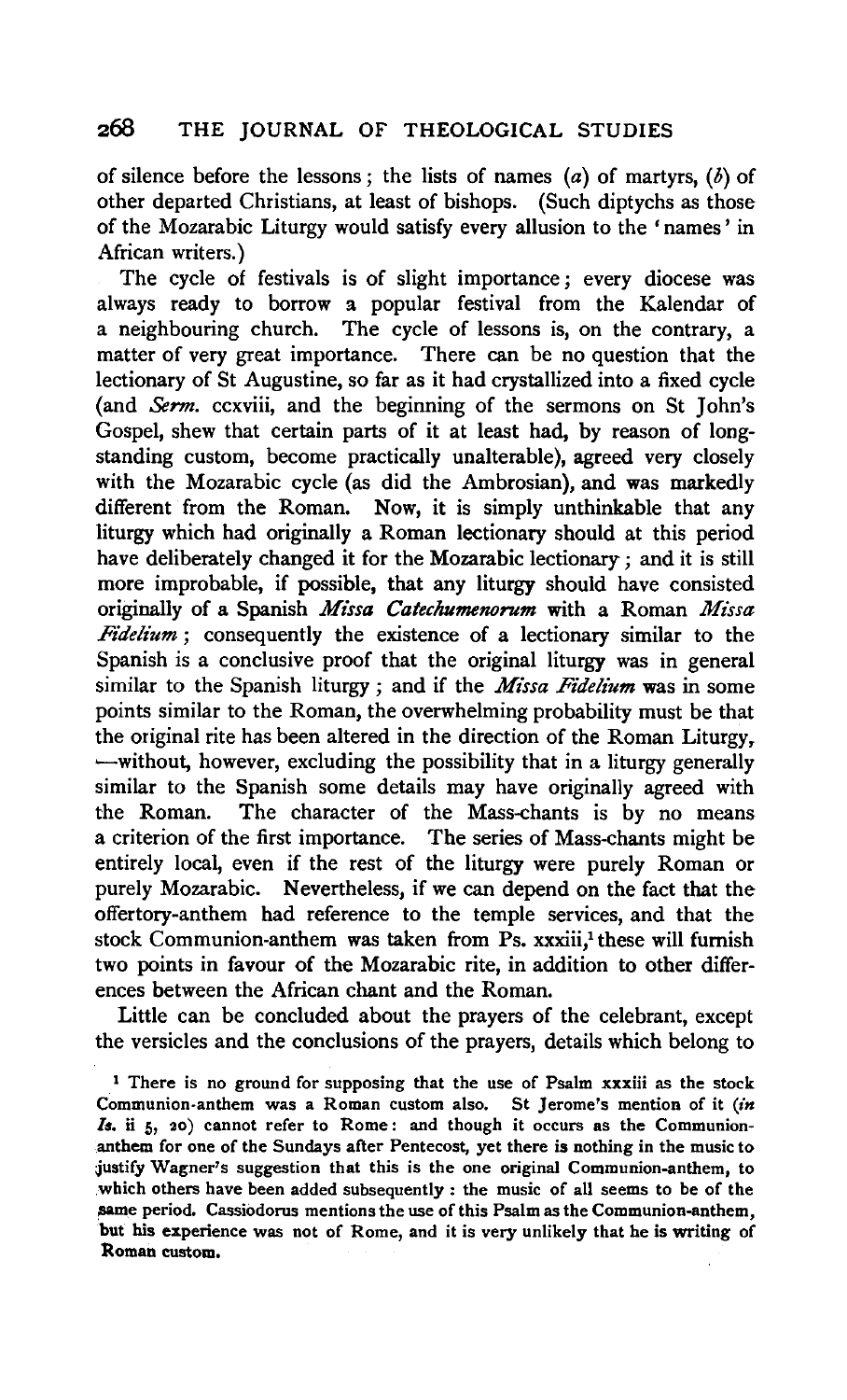the 'framework' of the service: but No. xxxiii a shews clearly that in A.D. 402 there was no general use of any fixed set of the celebrant's prayers, and therefore *a fortiori* no general use of the Roman Canon of the Mass.

The conclusion which seems most in accordance with the facts is ( 1) that the African Liturgy or Liturgies were originally (so far as can be known) of a character similar to the Mozarabic, though it is quite possible that this similarity did not extend to every detail;  $(z)$  that it is quite possible that St Augustine's liturgy had been modified in certain points in the direction of the Roman rite-the most important of which is the position of the *Pax.* It is by no means incredible that at so early a period a Western Liturgy should have already suffered alteration by the adoption of Roman features and the imitation of Roman practices, for the book *De Sacramentis* (attributed to St Ambrose) shews the very same phenomenon in another locality, and at the same period. In it we find an adaptation of the Roman Canon for use in connexion with a rite which was originally not Roman, but either Ambrosian or very closely allied to that rite. Moreover, both the Celtic and the Ambrosian rite shew us how naturally the introduction of the Roman Canon drew after it the Roman position of the *Pax* after the consecration. The apparent alteration in the wording of the litany in the people's prayers, and the possible change in the response to *Pax vobiscum*, point in the same direction: and the various forms of the doxologies have rather the character of doxologies non-Roman in origin but modified in the Roman direction.<sup>1</sup>

If, on the contrary, it is still maintained that the African rite was similar to the original Roman, this can only be done by ascribing to the original Roman Liturgy a character practically identical with the Mozarabic, except in the position of the *Pax* and possibly in the fact that the 'names' were said by the celebrant instead of by the deacon. This early Roman mass contained, of course, neither Introit nor *Kyrie*  nor *Gtoria in excelsi's,* but it frequently had lessons from the 0. T. as well as the Epistle and Gospel ; in it the catechumens were dismissed after the Gospel instead of before it; it contained prayers of the faithful, not like the *Orationes Sollemnes,* but like the Mozarabic litany, elaborate diptychs, an invocation of the Holy Ghost in the Canon, a long benediction, and a post-Communion thanksgiving. The lectionary used, moreover, differed from the most ancient Roman lectionary that we know in almost every crucial feature, and agreed with the Mozarabic instead : and the series of chants used appears to have been quite

<sup>1</sup> The commemoration of the Magi on the Epiphany, in St Augustine's time, may (as in the present. Mozarabic rite) have been an imitation of Roman custom, replacing the original commemoration of our Lord's baptism.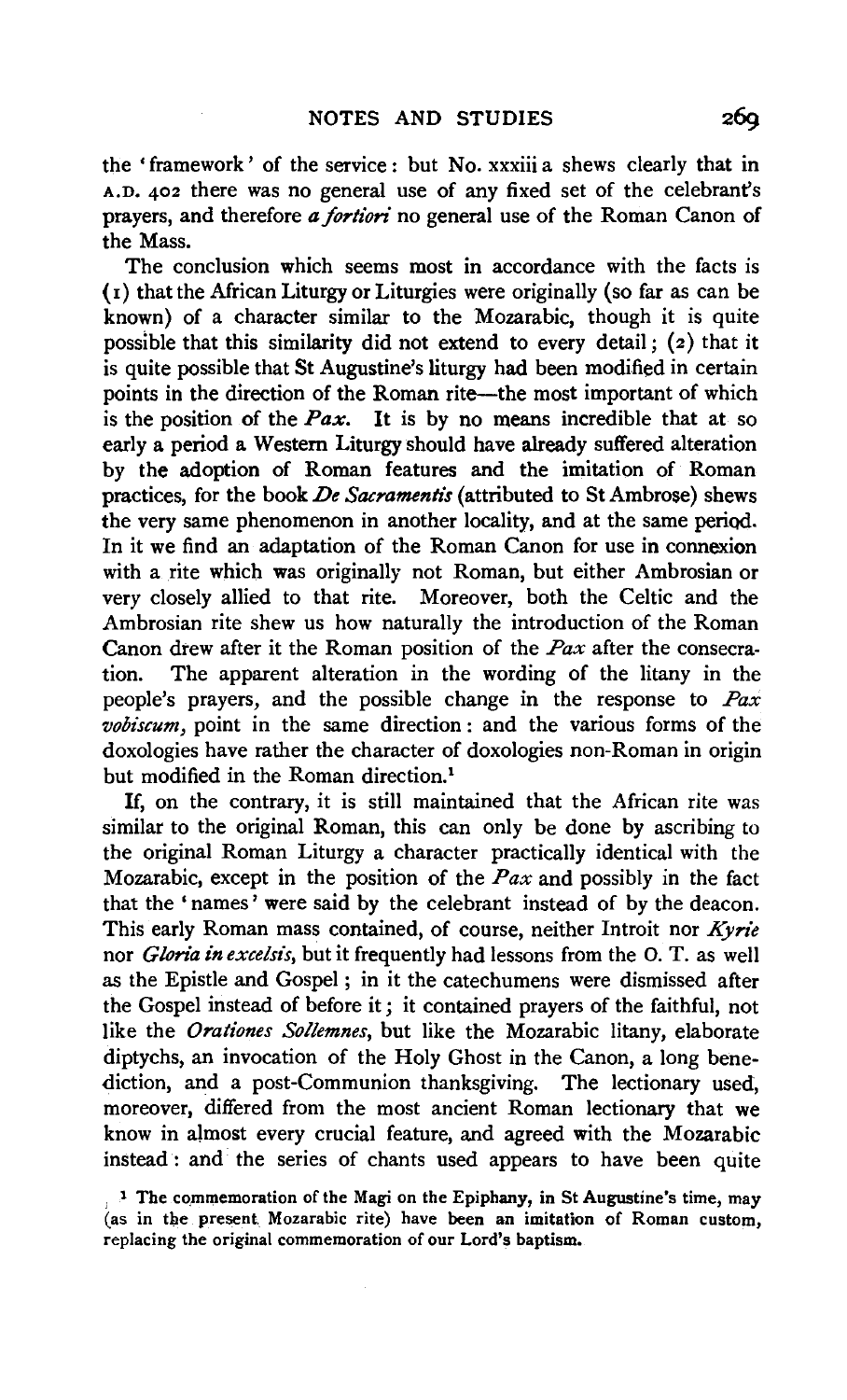different from those used at Rome. It becomes, in fact, practically necessary to maintain that the present Mozarabic Liturgy is a faithful representative of the original Roman Liturgy, except in a few details, and that the Roman Liturgy of all known ages has departed from its pristine form so utterly that its identity can no longer be recognized.

## MATERIALS FOR THE RECONSTRUCTION OF THE AFRICAN LITURGY.

I give the principal passages from St Augustine's writings, adding below passages from other African writers. The greater number of these have been collected with great diligence by other writers-Mone, Atchley, Cabrol, and others--but nearly all of them have been verified, several by the kindness of Mr T. Thompson of St Anselm's House, Cambridge, and a few added which appeared to be of sufficient importance to justify inclusion. Two references have been kindly given me by Dr Srawley, and others by the Rev. F. E. Brightman. For convenience of reference I have numbered these passages consecutively.

## THE LESSONS.

I. *De Civitate Dei* xxii 8 (near the end): St Augustine tells how on entering the church on Easter Day: Plena erat ecclesia, personabat vocibus gaudiorum . . . salutavi populum . . . facto tandem silentio, Scripturarum divinarum sunt lecta solemnia. Ubi autem ventum est ad mei sermonis locum. . . .

11. *Ep.* xlii 3I : Sacrificant in dissentione et schismate et pacis nomine populos salutant . . . De codicibus non tantum nostris sed etiam eorum recitamus ecclesias quarum nomina hodie legunt et quibus hodie non communicant : quae cum recitantur in conventiculis eorum lectoribus suis dicunt *Pax tecum.* 

III. *Ep*. liii 3: Quid autem perversius et insanius quam lectoribus easdem epistolas legentibus dicere *Pax tecum* et ab earum ecclesiarum pace separari quibus ipsae epistolae scriptae sunt?

For 0. T. lessons see pp. 263, 264.

IV. *Serm.* cxlv I : Apostolum audivimus, Psalmum audivimus, Evangelium audivimus.

V. Serm. lv 1 : Sancti evangelii capitulum quod modo cum legeretur audivimus (cf. *Serm.* xliv I, clxxvi I, &c.).

VI. *Serm.* cclii 9: Consuetudinem antiquae traditionis tenet ecclesia ut per istos quinquaginta dies *Halleluia* dicatur(cf.Enarr. *in* Pss.cvi and ex).

VII. *Ep.* lv *ad Ianuarium.* Omnibus diebus Dominicis *Alleluia*  cantatur.

IV *a* St Optatus *de schism. Donat.* vi 6 : 1llic prophetae et sancta evangelia recitata sunt. VII *a* Victor Vitens. *de persecutione Vandal.* i: Audiente et canente populo Dei lector unus pulpito sistens alleuyaticum melos canebat.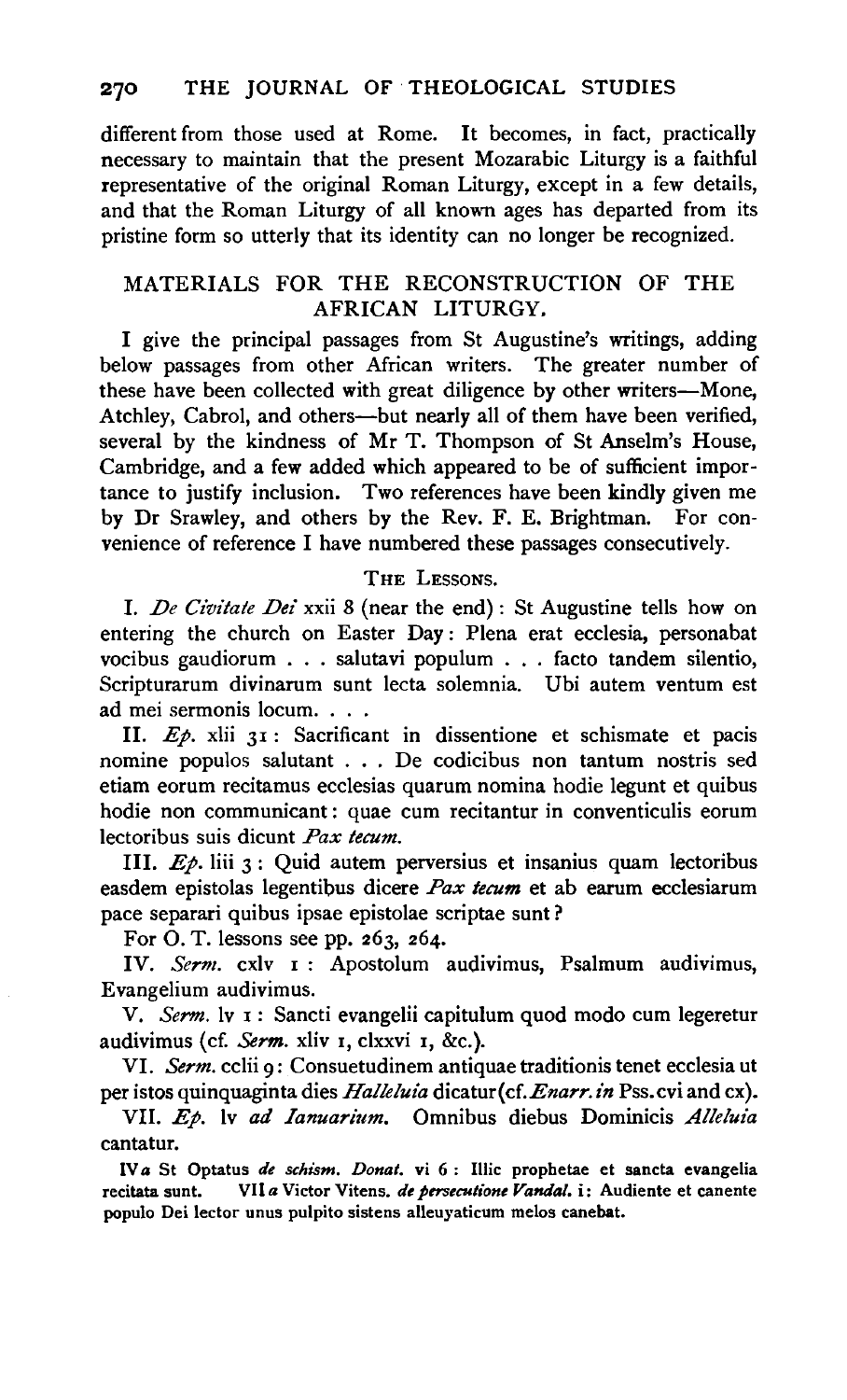#### DISMISSALS AND PRAYERS OF THE FAITHFUL.

VIII. *Serm.* xlix 8: Ecce post sermonem, fit missa catechumenis: manebunt fideles, venietur ad locum orationis.

IX. *Ep.* ccxvii *ad Vitalem* **I**: Exsere contra orationes ecclesiae disputationes *UKs,* et quando audis sacerdotem Dei ad altare exhortantem populum Dei orare pro incredulis, ut eos Deus convertat ad fidem ; et pro catechumenis, ut eis desiderium regenerationis inspiret ; et pro fidelibus, ut in eo quod esse coeperunt eius munere perseverent ; vel ipsum [i. e. sacerdotem] clara voce orantem, ut incredulos gentes ad fidem suam venire compellat, non respondebis *Amen?* 

X. *Ep.* lv. 34 : Quando autem non est tempus . . . sancta cantandi, nisi cum legitur aut disputatur aut antistes clara voce deprecator aut communis oratio voce diaconi indicitur?

XI. Serm. ccclxii 31 : Conversi ad Dominum, ipsum deprecemur pro nobis et pro omni plebe sua astante nobiscum in atriis domus suae : quam custodire protegereque dignetur. Per Iesum Christum Filium eius Dominum nostrum, qui cum eo vivit et regnat in saecula saeculorum. Amen. (Cf. *Serm.* cclxxv and ccclxi and also cxvii IO; see also p. 261 n. 2-)

XII. *Serm.* clxxiii I : Quando celebramus dies fratrum defunctorum *in mente habere debemus* et quid sperandum et quid timendum est.

*Xa* S. Caesarius Are!. *Serm.* cclxxxvi I (S. Aug. *Opp.* v append.): Rogo et admoneo vos, fratres carissimi, ut quotiescunque iuxta altare a clericis oratur aut oratio diacono clamante indicitur, non solum corda sed etiam corpora fideliter inclinetis. Nam dum frequenter sicut oportet et diligenter attendo, diacono clamante *Flectamus genua,* maximam partem velut columnas erectas stare conspicio.

*Xb* Id. *Serm.* cclxxxv 1: Supplico, fratres carissimi, et paterna pietate commoneo, ut quotiescunque oratio indicitur, qui forte pro aliqua· infirmitate non potest genua flectere, et dorsum incurvare, vel cervicem humiliare . . . non differat.

XI *a* S. Fulgentius *Serm.* x (Migne *P. L.* lxv 750): Conversi ergo ad Dominum pariter eius misericordiam deprecemur ut nobis suam gratiam largiatur qua possimus in nobis ipsius iudicium rectum tenere, iustitiam caeteris exhibere et diligentes misericordiam non opprimere pauperes sed fovere : ut in conspectu Dei cui misericordiam iudiciumque cantavimus, superexaltantem iudicio misericordiam invenire possimus.

XIIa S. Cyprian Ep. lxii 5 : Ut autem fratres nostros ac sorores, qui ad hoc opus tam necessarium prompte ac libenter opecati sunt, ut semper operentur, *in mente habeah's orah'onibus vestris* et eis vicem boni operis in sacrificiis et precibus repraesentetis, subdidi nomina singulorum, sed et collegarum quoque et sacerdotum nostrorum, qui et ipsi cum praesentes essent, ex suo plebis suae nomine quaedam pro viribus contulerunt, nomina addidi et praeter quantitatem propriam nostram eorum quoque summulas significavi et misi, quorum omnium secundum quod fides et caritas exigit *in orationibus et precibus vestris meminisse debetis.* 

XII b Id. Ep. lxxix : Et Deo Patri omnipotenti per Christum eius gratias egimus et agimus quod sic confortati et conroborati sumus per tuam allocutionem, petentes de animi tui candore, ut nos adsiduis *orationibus tuis in mente habere digneris*, ut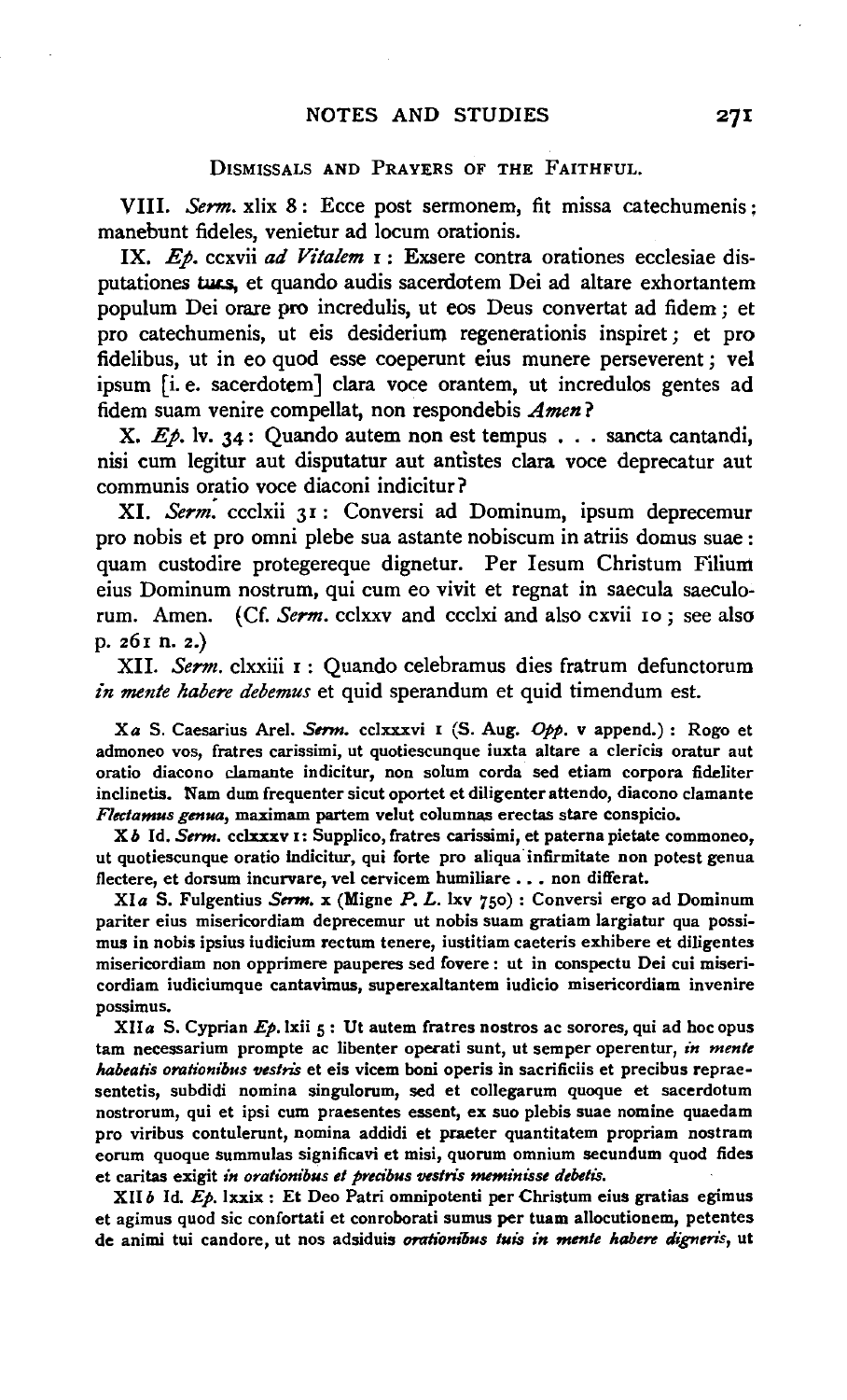XIII. *De Civ. Dei* xxi 24: Nam quid maxime pro eis *[sc. poeni*tentibus] orat, nisi *ut det illis Deus*, sicut dixit Apostolus, *poenitentiam*, *.et resipi'seant de diabolt" laqueis a quo eaptivi tenentur secundum ipsius voluntatem.* . . .

XIV. *De dono perseverantiae* 63 : Aut quis sacerdotem super fideles Dominum invocantem, si quando dixit *Da illis Domine in te perseverare usque in finem*; non solum voce ausus est, sed saltem cogitatione reprehendere ; ac non potius super eius talem benedictionem, et corde ~redente et ore confitenti respondit *Amen* ?

#### THE NAMES (OF THE LIVING).

XV. Ep. xlix 2 : Quoniam ecclesiam Dei, quae catholica dicitur, ... per orbem terrarum diffusam videmus. Cf. Serm. ccxliii: Interrogo Ecclesiam toto orbe diffusam : *Serm.* cclxviii : Ecce et hie unitas Ecclesiae Catholicae commendatur toto orbe diffusa.

XVI. *Contra epistolam Parmeniani* iii 6 (c. 400 A. D.): Non erunt qui nomina principum furoris sui recitent ad altaria, vel quae ab unitate Christi diviserunt, vel quae sub nomine Christi contra ecclesiam Christi erexerunt.

THE NAMES (OF THE DEAD).

XVII. *de Civitate Dei* viii 27 § 1: Quis enim antistitum in locis sanctorum corporum assistens altari aliquando dixit *Offero tibi, Petre,*  aut *Paule,* aut *Cypriane?* 

XVIII. *Serm.* cclxxiii 7 : Advertite, in recitatione ad altare Christi loco meliore recitantur *[sc. martyres]*, non tamen pro Christo adorantur. Quando audistis dici apud memoriam sancti Theogenis, a me vel ab aliquo fratre et collega meo, vel [ab] aliquo presbytero *Offero tibi, sanete Tkeogenis,* aut *Offero tibi, Petre,* aut *Offero tibi, Paule?* 

confessionem vestram et nostram quam Dominus in nobis conferre dignatus est suppleat. The phrase 'in mente habere ' is found in two Christian epitaphs of the third and fourth centuries respectively, and in a Pompeian inscription-' Sante Suste in mente habeas in horationibus Aureli Repentini' (sic)-quoted by Cabrol. Cp. Northcote and Brownlow *Roma Sotterranea.* 

XIV *a* Arnobius *ativ. nat.* iv 36 : Nam nostra quidem scripta cur ignibus meruerunt dari? Cur immaniter conventicula dirui in quibus summus oratur Deus, pax cunctis et venia postulatur magistratibus, exercitibus, regibus, familiaribus, inimicis, adhuc vitam degentibus et resolutis corporum vinctione *1* 

XV *a.* S. Optatus *Contra Parmenianum* ii I 2 : Nam quis dubitet vos illud legitimum in sacramentorum mysterio praeterire non posse? Offerre vos Deo dicitis pro Ecclesia quae una est. Hoc ipsum mendacii pars est unam te vocare, de qua feceris duas ; et offerre vos dicitis Deo pro una Ecclesia quae sit in toto terrarum orbe diffusa.

XVIa S. Cyprian Ep. xvi 2: [Lapsi] nunc . . . nondum restituta ecclesiae ipsius pace, ad communicationem admittuntur, et offertur nomine eorum, et nondum poenitentia acta, nondum exomologesi facta, nondum manu eis ab episcopo et clero imposita, eucharistia illis datur.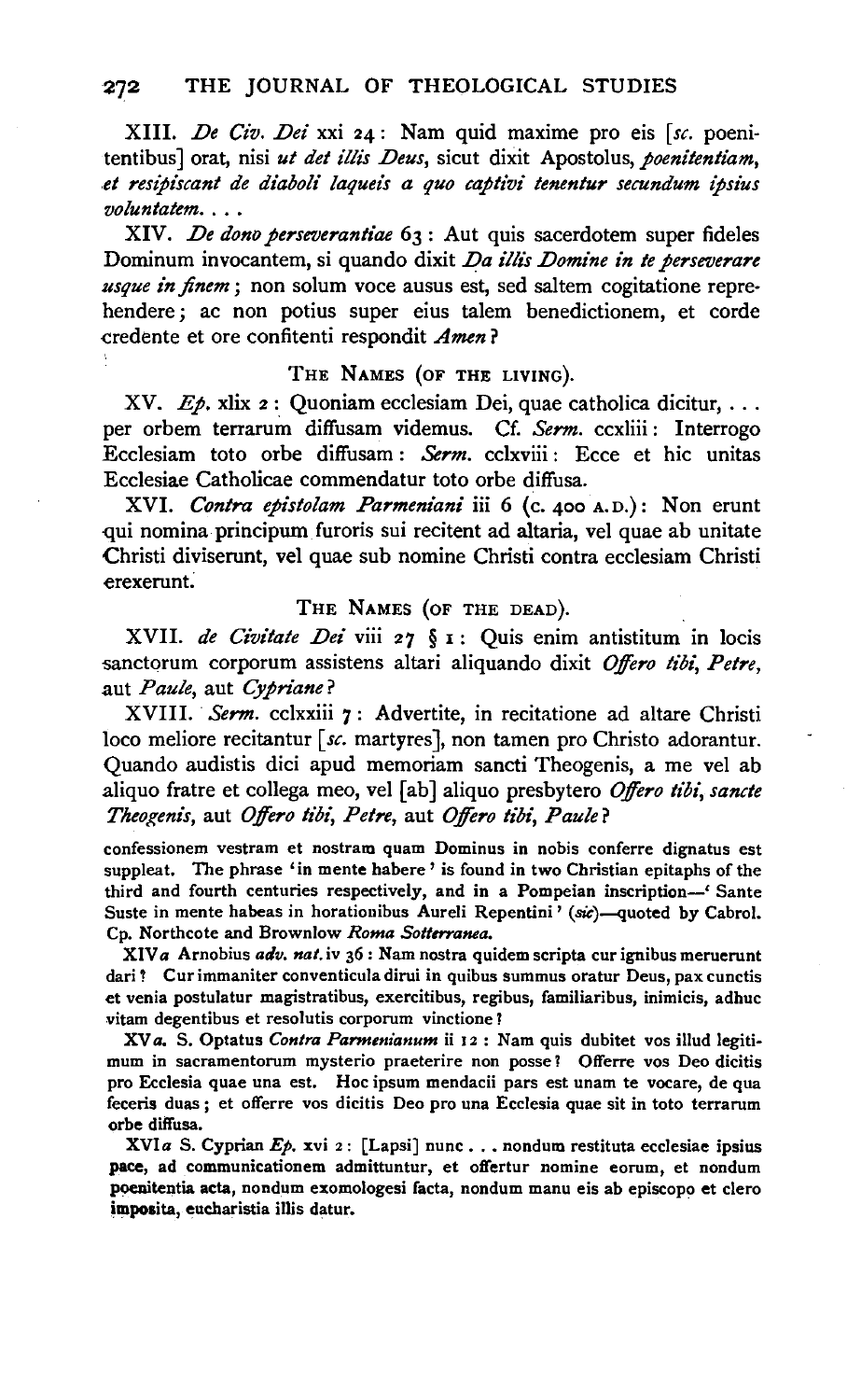XIX. *Serm.* clix I: Ideoque habet ecclesiastica disciplina quod fideles noverunt, cum martyres eo loco recitantur ad altare Dei, ubi non pro ipsis oretur : pro caeteris autem commemoratis defunctis oratur. (See also *Serm.* cclxxxiv 5, cclxxxv 5, ccxcvii 3·)

XX. *Serm.* cccxxv r : Sic enim nobis sanctorum Viginti Martyrum series recitata est. Coepit ab episcopo Fidentio, clausit ad fidelem foeminam sanctam Victoriam.

XXI. *De sancta Virginitate* xlv 46: Fidelibus notum est, quo loco martyres et quo defunctae sanctimoniales ad altaris sacramenta recitentur.

XXII. *De civitate Del* xxii Io: Uni Deo et martyrum et nostro sacrificium immolamus, ad quod sacrificium sicut homines Dei qui mundum in eius confessione vicerunt, suo loco et ordine nominantur, non tamen a sacerdote qui sacrificat invocantur.

XXIII. *Collatio Carth.* ( *Opp. S. Aug.,* Antw. 17oo, ix app. c. 43) : In ecclesia sumus in qua Caecilianus episcopatum gessit et diem obiit. Eius nomen ad altare recitamus, eius memoriae communicamus tanquam memoriae fratris.

XXIV. *Serm.* ccclix 6 (Sirmond. xxxvii) referring to Caecilian of Carthage : Inventus sit prorsus reus, hominem anathemo ... deinceps eum ad altare inter episcopos, quos fideles et innocentes credimus, non recitabimus.

XXV. *Liber de cura gerenda pro mortuis* i 3: Non parva est universae ecclesiae ... auctoritas, ubi in precibus sacerdotis quae Domino Deo ad eius altare funduntur, locum suum habet etiam commendatio mortuorum. (See also *de Civ. Del* xxi 24 *§ 5* and *Serm.* clxxii 2.)

XXVI. *ib.* 4: Non sunt praetermittendae supplicationes pro spiritibus mortuorum : quas faciendas pro omnibus in christiana et catholica societate defunctis, etiam tacitis nominibus eorum, sub generali commemoratione suscepit Ecclesia.

XXVII. *Liber de anima et eius oni{J"ne* ii IS *§* 2I: Etiam eorum, nominibus tacitis, quoniam nesciuntur in Ecclesia Christi, . , , offerendum corpus Christi esse censebit.

XXVIII. *De Civitate Dei* xx 9 *§* 2: Neque enim piorum animae mortuorum separantur ab Ecclesia *[scilicet* separantur ab animis martyrum]. Alioquin nec ad altare Dei fieret eorum memoria in communicatione corporis Christi,

XIX *a* S. Cyprian Ep. xxxviiii 3: Palmas Domini et coronas illustri passione meruerunt. Sacrificia pro eis semper, ut meministis, offerimus, quotiens martyrum passiones et dies anniversaria commemoratione celebramus.

XXIVa S. Cyprian Ep. i 2: Neque enim apud altare Dei meretur nominari in sacerdotum prece, qui ab altari sacerdotes et ministros voluit avocari. Et ideo Victor . . . non est quod pro dormitione eius apud vos fiat oblatio aut deprecatio aliqua nomine eius in ecclesia frequentetur,

VOL. XIII. T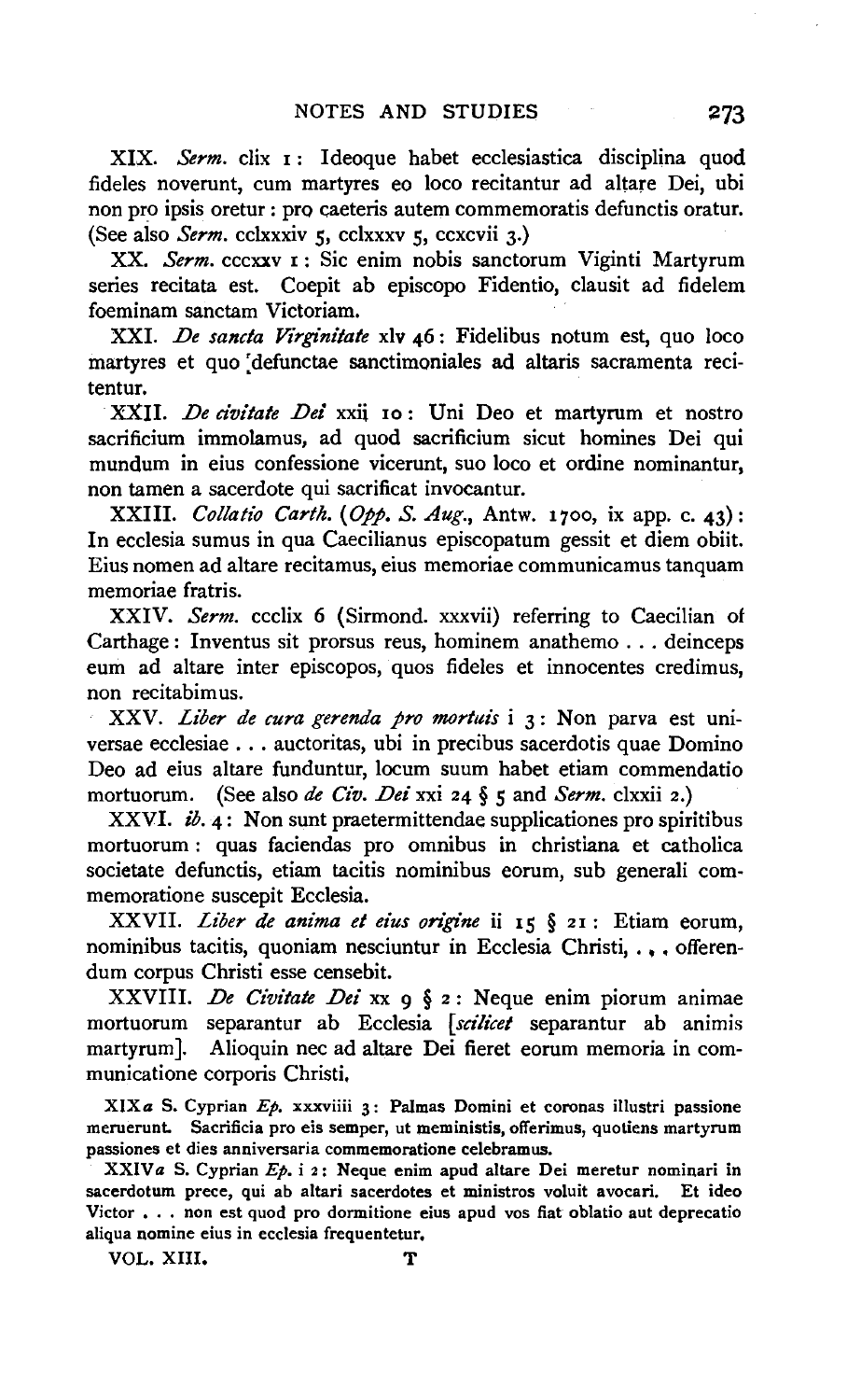#### 274 THE JOURNAL OF THEOLOGICAL STUDIES

XXIX. Ep. lxxviii 4 : Et nunc si vobis placeat ut nomen eius non recitetur . . . quid enim obest homini quod ex ilia tabula non vult eum recitari humana ignorantia, si de libro vivorum non eum delet iniqua conscientia?

#### THE OFFERTORY.

XXX.  $E\phi$ . cxi 8: Sic enim sunt illae in terra captivatatis suae quomodo erant illi in ea terra ubi nee sacrificare more suo poterant Domino, sicut nee istae possunt vel ferre oblationem ad altare Dei vel invenire ibi sacerdotem per quem offerant Deo.

XXXI. *Enarratio in Psalm.* cxxix 7: [Christus] accepit abs te quod offerret pro te: quo modo accipit sacerdos a te, quod pro te offerat quando vis placare Deum pro peccatis tuis. (See also  $E_p$ . cxi 8.)

XXXII. *Retractationum lib.* ii 6 : Morem, qui tunc esse apud Carthaginem coeperat, ut hymni ad altare dicerentur de psalmorum libro, sive ante oblationem, sive cum distribueretur populo quod fuisset oblatum.

XXXIII. *Ep.* cxlix *ad Paulinum*  $16$ : Eligo in his verbis [I Tim. ii I] hoc intellegere quod omnis vel paene omnis frequentat ecclesia, ut *precationes* accipiamus dictas, quas facimus in celebratione sacramentorum, antequam illud quod est in Domini mensa incipiat benedici; *orationes* cum benedicitur et sanctificatur et ad distribuendum comminuitur, quam totam petitionem fere omnis ecclesia Dominica Oratione concludit ... *Interpellationes* autem (sive ut vestri codices habent *postulationes*) fiunt cum populus benedicitur; tunc enim antistites velut advocati susceptos suos per manus impositionem misericordissimae offerunt potestati. Quibus peractis, et participato tanto sacramento, *gratiarum actio* cuncta concludit.

(See No. XXXIV.)

#### THE GREAT THANKSGIVING, &c.

#### (See No. XXXIII.)

XXXI *a* S. Cyprfan *De operr et eleemosyna* 15: Locuples et dives Dominicum celebrare te credit, quae corban omnino non respicis, quae in Dominicum sine sacrificio venis, quae partem de sacrificio quod pauper obtulit sumis?

XXXIb Victor Vitens. *De persecut. Vandal.* ii: Procedit ad altare cum Eugenic (sicut mos est) qui fuerat caecus, suae salutis oblationem Domino redditurus: quam episcopus accipiens altari imposuit.

XXXIII *a Concil. Milevitan.* c I (A. D. 402): Placuit enim .. , ut preces uel orationes seu missae, quae probatae fuerint in concilio, sive praefationes, sive commendationes ab omnibus celebrentur. Nee aliae omnino dicantur in ecclesia, nisi quae a prudentioribus tractatae vel comprobatae in synodo fuerint. (Here I think  $p$ teces = preces fidelium; missa = Gallican *praefatio* or *collectio*, or both; *praefatio* = *illatio* ; *commendatio* = *benedictio.)* Cf. also Ill *Concil. Carlhag.* c. xxiv (A. D. 397).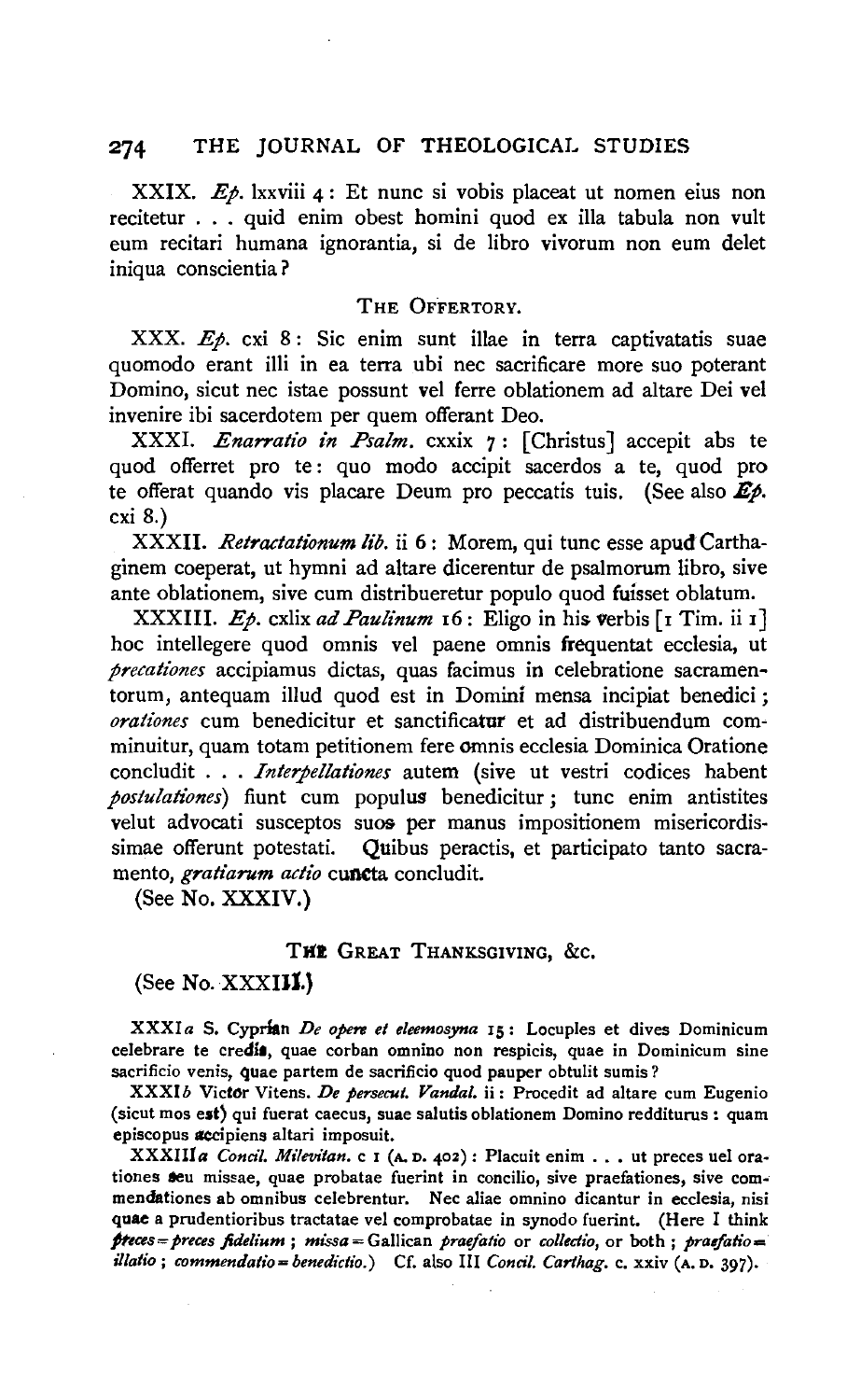XXXIV. *Serm.* ccxxvii : Tenetis sacramenta ordine suo. Primo post orationem admonemini *Sursum* habere *cor* . . . Respondetis *Habemus ad Dominum* ... ideo sequitur episcopus vel presbyter qui offert, et dicit, cum responderit populus Habemus ad Dominum sursum *cor, Gratias agamus Domino Deo nostro* ... et vos attestamini *Dignum et iustum est* dicentes ... Deinde post sanctificationem sacrificii Dei ... dicimus Orationem Dominicam ... post ipsam dicitur *Pax vobiscum,*  et osculantur se Christiani in osculo sancto.

XXXV. *Sermones inediti* vi (ed. Denis): Hoc quod videtis in mensa Domini panis est et vinum ; sed iste panis et hoc vinum accedente verbo fit corpus et sanguis Verbi . . . Post salutationem quam nostis, id est *Dominus vobiscum,* audistis *Sursum cor* ... Ideo cum audieritis a sacerdote *Sursum cor* respondetis *Habemus ad Dominum* ... Sequitur sacerdos et dicit *Domino Deo nostro gratias agamus* •.. et inde iam [ succedunt] quae aguntur in precibus sanctis, quas audituri estis, ut accedente verbo fiat corpus et sanguis Christi. Nam tolle verbum, panis est et vinum : adde verbum et iam aliud est. Et ipsum aliud quid est? Corpus Christi et sanguis Christi. Tolle ergo verbum, panis est et vinum : adde verbum et fiet sacramentum. Ad hoc dicitis *Amen* ... Deinde dicitur Dominica Oratio, quam iam accepistis et reddidistis. Quae ante dicitur quam accipiatur corpus et sanguis Christi . . . Post hoc dicitur *Pax vobiscum*.

XXXVI. *Sermo* cclxxii : Quod ergo videtis panis est et calix, quod vobis etiam oculi vestri renunciant : quod autem fides vestra postulat instruenda, panis est corpus Christi, calix sanguis Christi.

XXXIV *a* S. Cyprian *De Dom. Oratione* xxxi : Ideo et sacerdos ante orationeni, praefatione praemissa, parat fratrum mentes dicendo *Sursum corda.* .

XXXIVb S. Fulgentius  $E_p$ . xiv 44 : Ideo in ipso sacrificio corporis Christi a gratiarum actione incipimus.

XXXIV *c* Tertullian *De Oratione* 3 : Cui ilia angelorum circumstantia non cessant dicere *Sanctus sanctus sanctus.* Proinde igitur et nos angelorum, si meruerimus, candidati, iam hinc celestem illam in Deum vocem et officium futurae claritatis ediscimus.

XXXIV *d Passio SS. Perpeluae et Felicitalis* xii (Saturus is telling his vision) Et introivimus et audivimus vocem unitam dicentem : Agios, agios, agios : sine cessatione.

XXXIVe S. Cyprian Ep. lxiii 17 : Passionis eius mentionem in sacrificiis omnibus facimus. . . . Scriptura enim dicit ut quotienscunque calicem in commemorationem Domini et passionis eius offerimus, id quod constat Dominum fecisse faciamus.

XXXIV f S. Fulgentius contra Fabianum frag. 28: Cum tempore sacrificii commemorationem mortis eius faciamus.

XXXVI *a* S. Optatus *contra Parmen.* vi I : Altaria Dei •.. in quibus vota populi et membra Christi portata sunt, quo Deus omnipotens invocatus sit, quo postulatus descenderit Spiritus sanctus.

XXXVIb S. Fulgentius *Fragmenlum contra Fabianum* 28: Agnosce igitur quid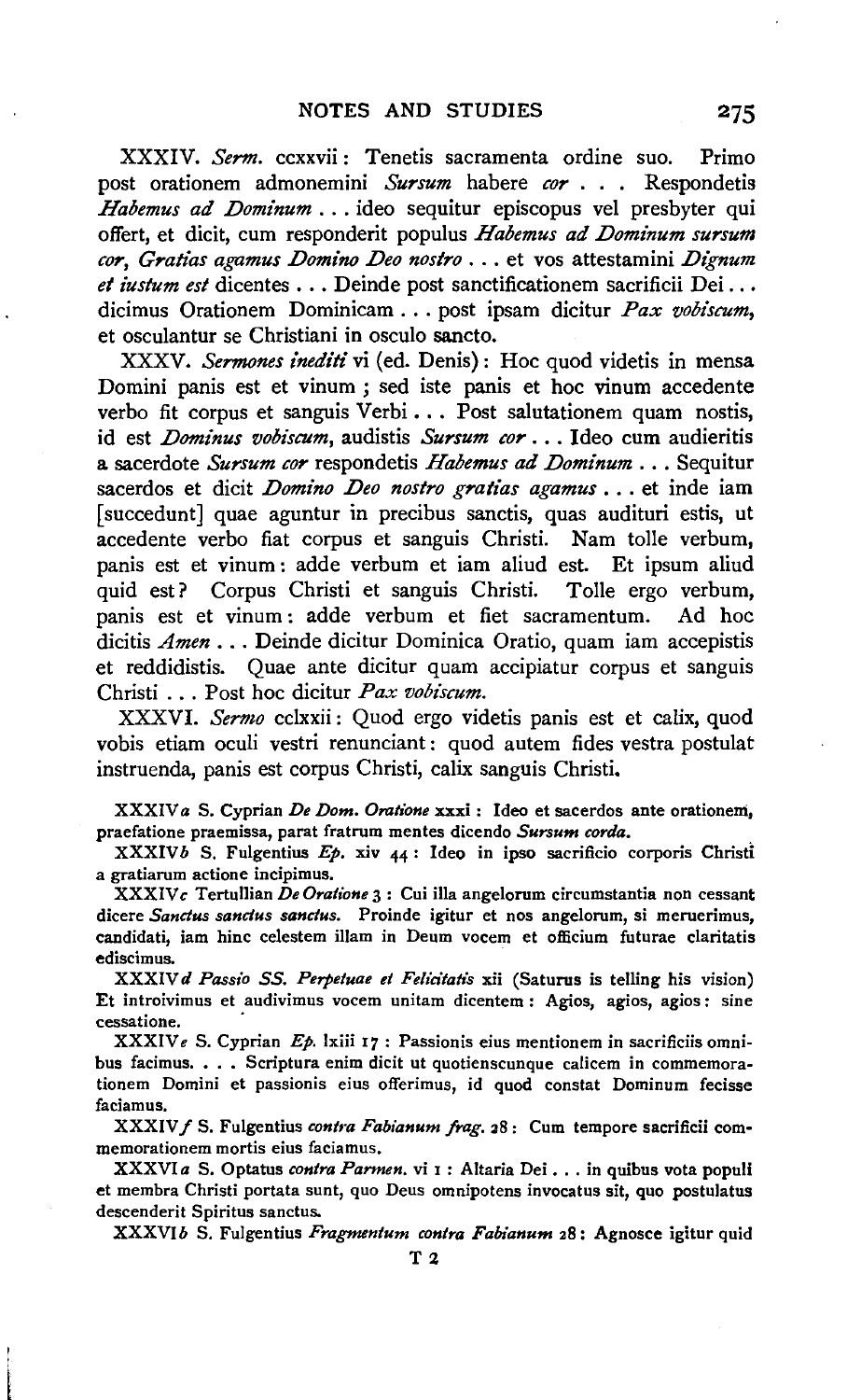XXXVII. *De Trinitate* iii 4 § 10 : Illud tantum [corpus et sanguinem dicimus] quod ex fructibus terrae acceptum et prece mystica consecratunt rite sumimus ad salutem spiritualem in memoriam pro nobis Dominicae passionis : quod cum per manus hominum ad illam visibilem speciem perducatur, non sanctificatur ut sit tam magnum sacramentum nisi operante invisibiliter Spiritu Dei.

#### FRACTION,

XXXVIII. *Ep.* xxxvi 28: fracturus panem sicut frangitur in sacramenta Corporis Christi.

(See No. XXXIII.)

## THE LoRD'S PRAYER.

(See Nos. XXXIII-XXXV.)

XXXIX. *Serm.* ex 5: quod audemus quotidie dicere *Adveniatregnum tuum.* 

XL. *Serm.* lviii 10 : Ad altare Dei quotidie dicitur ista Dominica oratio et audiunt illam fideles.

XLI. *De dono perseverantiae* 23 § 63 : Cum aliud in ipsa Oratione Dominica non orant fideles, dicentes maxime illud *Ne nos inferas in* tentationem, nisi ut in sancta obedientia perseverent.

XLII. *Serm.* clxxxi 6 : Ecce veniet hora orationis : oratura est tota ecclesia et tu quidem foris es : veni ad Orationem Dominicam, veni ad trutinam. Veni, die *Pater nosier qui es in coelis.* 

(See also *Serm.* xvii 5, cccli 6: *Ep.* cclxv 8: *De dono persev.* 23.)

### THE PAX.

XLIII. *Enarr. in Ps.* exxiv 10: Quibus respondetur, cum dixerint Pax vobiscum, Et cum spiritu tuo.

in offerendis sacrificiis agitur, ut exinde intelligas quare ibi adventus sancti Spiritus postuletur.

XXXVIc *Ibid.* 24: Sancta ergo Ecclesia dum in sacrificio corporis et sanguinis Christi mitti sibi precatur Spiritum sanctum.

XXXVI *d Ad Monimum* ii 6: lam nunc etiam ilia nobis est de Spiritus sancti missione quaestio revolvenda, cur scilicet, si omni Trinitati sacrificium offertur, ad sanctificandum *[al.* sacrificandum] oblationis nostrae munus sancti Spiritus tantum missio postuletur; quasi . . . ita Spiritus sanctus ad consecrandum Ecclesiae sacrificium mittendus est, tanquam Pater aut Filius sacrificantibus desit.

XXXVIe S. Firmilian's letter to S. Cyprian (S. Cyp.  $Ep$ . Ixxv 10) can hardly be .cited as evidence of the use of an invocation *in Africa* : and there is nothing to shew whether the invocation parodied was an invocation of the Holy Spirit.

XLI *a* S. Optatus *contra Parmen.* ii : Etenim inter vicina momenta, dum manus jmponitis et delicta donatis, mox ad altare conversi Dominicam Orationem praetermittere non potestis.

'· XLIII *a Passio SS. Perpttuae et Felicitati's* xii (Saturus tells his vision) Et intro- ,euntes cum admiratione stetimus ante thronum : et quattuor angeli sublevaverunt nos: et osculati sumus illum, et de manu sua traiecit nobis in faciem. Et ceteri seniores dixerunt nobis: Stemus. Et stetimus et pacem fecimus. Et dixerunt